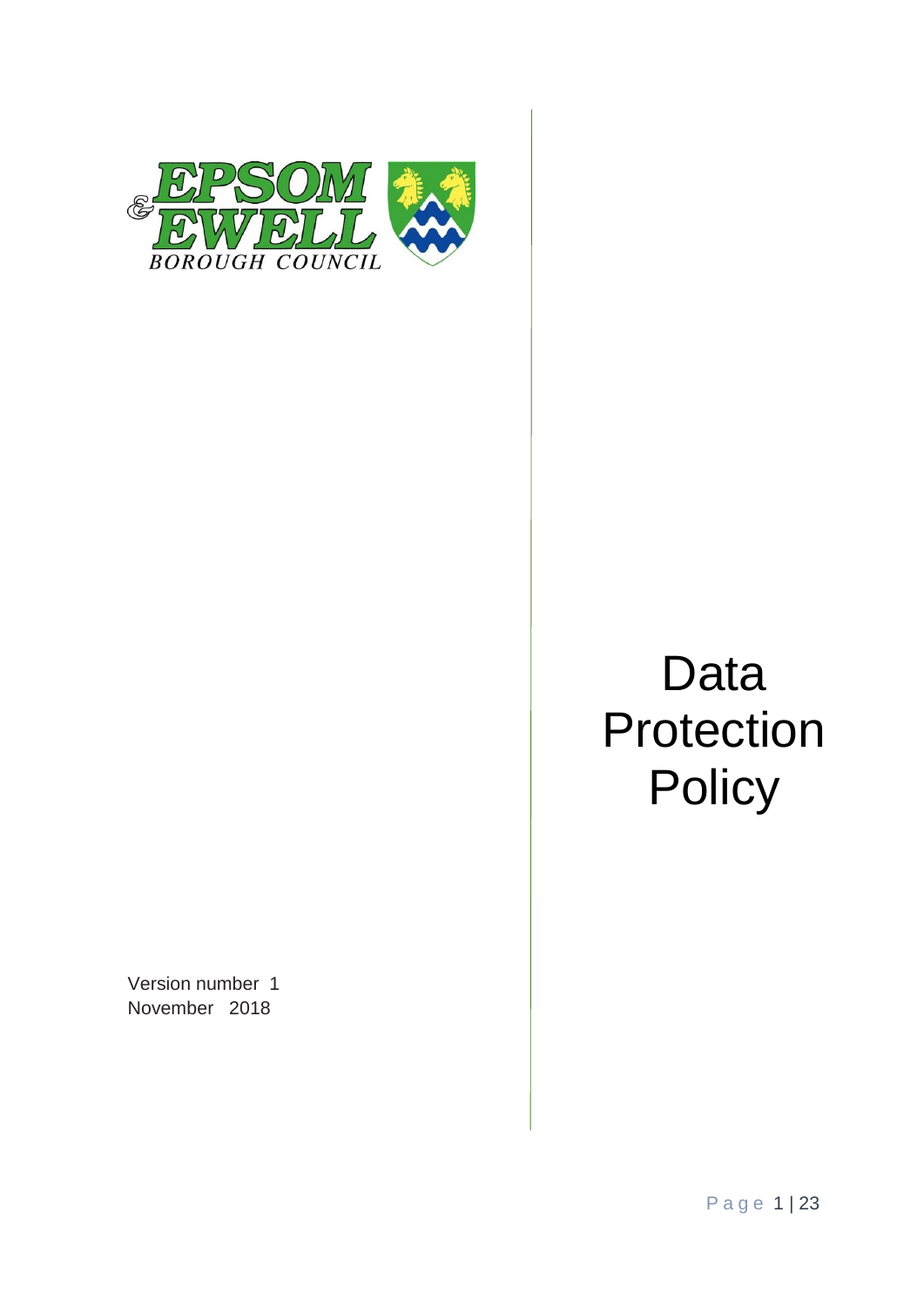### **Tracking**

| <b>Policy Title</b>       | <b>Data Protection Policy</b> |                            |  |
|---------------------------|-------------------------------|----------------------------|--|
| LT sign off               | 11.2018                       |                            |  |
| <b>Committee</b>          | <b>S&amp;R</b>                | <b>Date</b><br>approved    |  |
| <b>Review due</b><br>date | 12 months                     | <b>Review</b><br>completed |  |
| <b>Service</b>            | Legal                         |                            |  |
|                           |                               |                            |  |

### **Revision History**

| Revision | Revisor | Previous Version   Description of Revision |
|----------|---------|--------------------------------------------|
| Date     |         |                                            |
|          |         |                                            |
|          |         |                                            |
|          |         |                                            |

### **Document Approvals**

### **Each revision requires the following approvals:**

|                        | Name | Date |
|------------------------|------|------|
| Sponsor<br>Approval    |      |      |
|                        |      |      |
| Chief Legal<br>Officer |      |      |
|                        |      |      |
|                        |      |      |
|                        |      |      |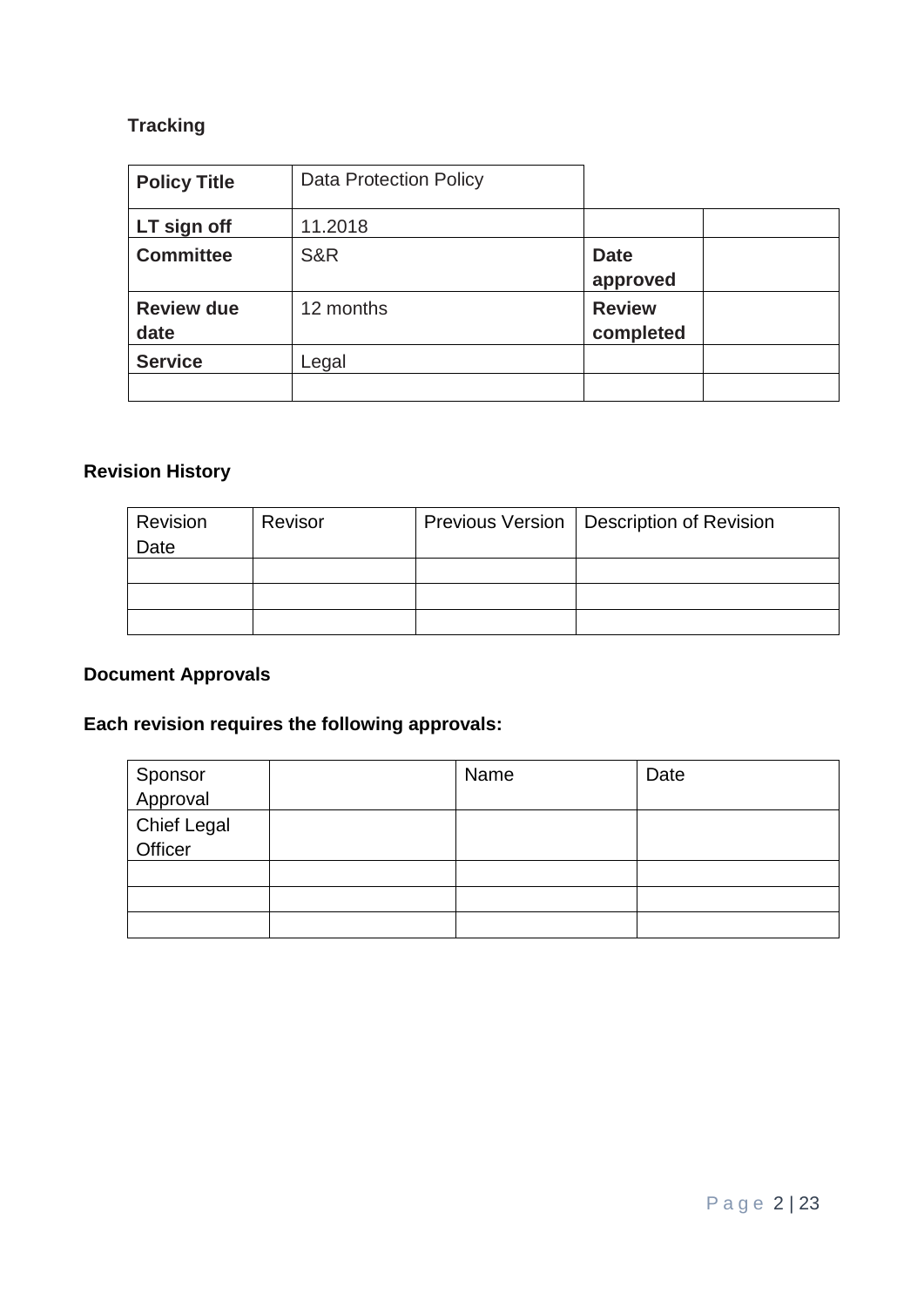### Contents

| 4. |  |
|----|--|
| 5. |  |
|    |  |
|    |  |
|    |  |
|    |  |
|    |  |
|    |  |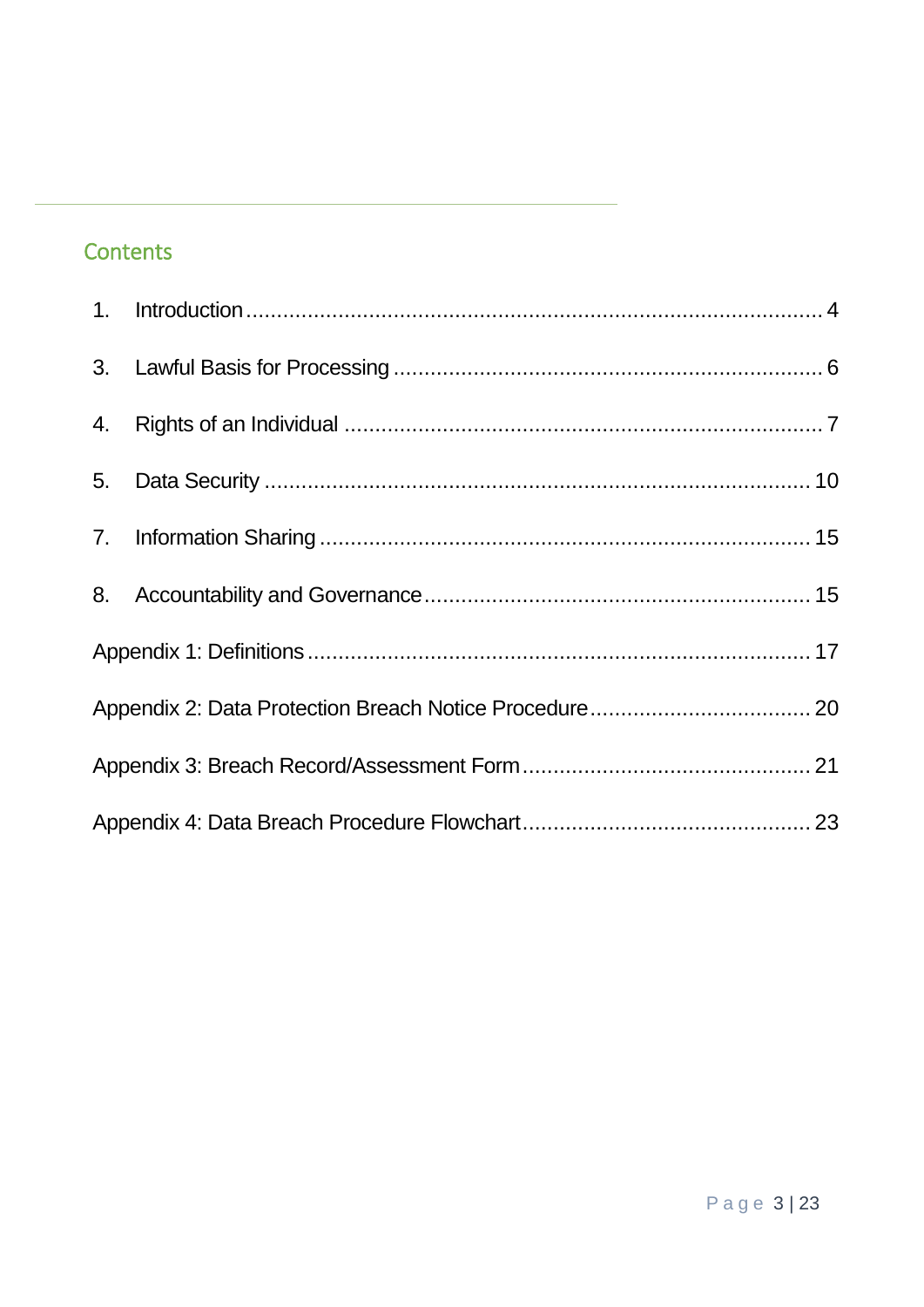### <span id="page-3-0"></span>1. Introduction

- 1.1. This Policy sets out Epsom & Ewell Borough Council's ('the Council') how the Council complies with its duties under the EU General Data Protection Regulation (GDPR) (referred to in this document as 'the legislation').
- 1.2. All staff and elected Members are expected to comply fully with this policy and the principles laid down in the legislation (set out in Section 3 below). Elected Members should adhere to the policy so as to ensure compliance with the Members' Code of Conduct and the Council's obligations in relation to confidentiality.
- 1.3. The Council supports the objectives of the legislation. This policy is intended to maintain the confidentiality of personal data held or processed either on computer or in manual files and to increase the access given to individuals to information relating to them.
- 1.4. This policy also covers what to do in the event of a Data Breach. In the event of a Data Breach, an employee should contact their manager immediately and notify the Data Protection Officer (DPO). The DPO is responsible for determining whether a breach has occurred and must be made aware of all the facts immediately. Please see Appendix 2 for the Data Protection Breach Notification Procedure.
	- 1.5. This policy can be found on eHub on the Legal and Democratic Services webpage and can be found at this link: [https://intranet.eebc.gov.uk/docs/\\_layouts/15/WopiFrame.aspx?sourcedoc=/docs/Docume](https://intranet.eebc.gov.uk/docs/_layouts/15/WopiFrame.aspx?sourcedoc=/docs/Documents/Data%20Protection%20Policy%20Annex%201_FINAL%20and%20APPROVED%20version.docx&action=default) [nts/Data%20Protection%20Policy%20Annex%201\\_FINAL%20and%20APPROVED%20ve](https://intranet.eebc.gov.uk/docs/_layouts/15/WopiFrame.aspx?sourcedoc=/docs/Documents/Data%20Protection%20Policy%20Annex%201_FINAL%20and%20APPROVED%20version.docx&action=default) [rsion.docx&action=default.](https://intranet.eebc.gov.uk/docs/_layouts/15/WopiFrame.aspx?sourcedoc=/docs/Documents/Data%20Protection%20Policy%20Annex%201_FINAL%20and%20APPROVED%20version.docx&action=default) This policy should be read in conjunction with other Council policies such as IT Security, Information Assurance and HR policies.
- 1.6. The legislation is intended to strengthen and unify data protection for individuals. It also addresses the export of personal data outside the EU. The primary objectives of the GDPR are to give citizens back control of their personal data and to simplify the legislation.
- 1.7. The law covers both written and computerised information and regulates any processing operation, including collection, storage, use, disclosure and destruction. The legislation ensures an individual's right to see such records. It is important to note that the legislation also cover records relating to staff and volunteers.
- 1.8. The Council needs to process personal data and sometimes sensitive personal data about people with whom it deals in order to carry out its statutory duties, perform its functions and to comply with terms of contracts it has entered. This includes information on current, past and prospective service users, employees, suppliers, clients, customers,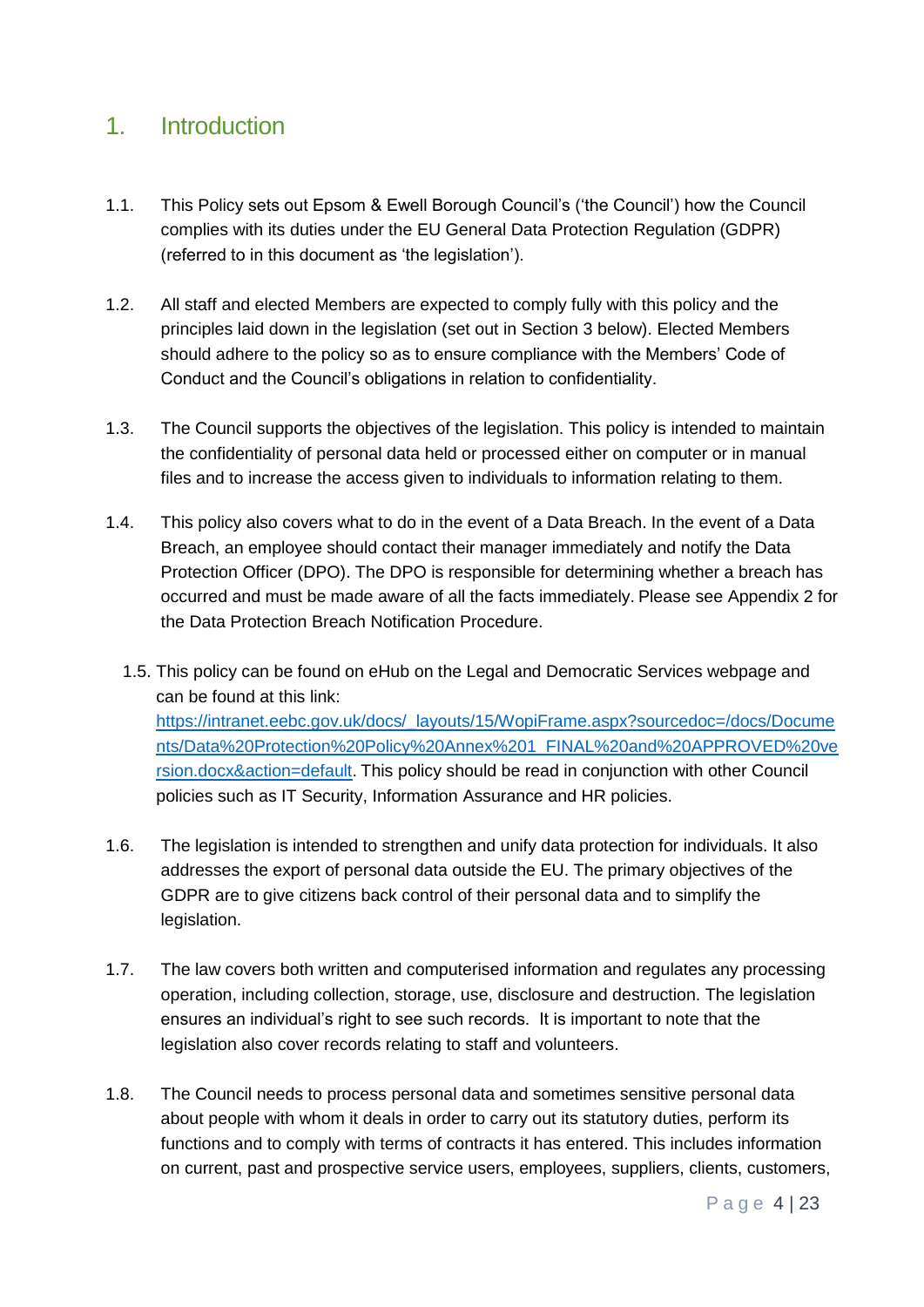and others with whom it communicates. It may include all persons who live, work or visit the Borough and many others who do not.

- 1.9. The Council regards the lawful and correct treatment of personal information as critical to the success and effectiveness of its operations, and to maintaining the confidence of those it serves. It is essential that it respects the rights of all persons whose personal information it holds, that it treats personal information lawfully and correctly in accordance with the legislation and that it is able to show that this is the case.
- 1.10. Failure to comply with the legislation infringes the rights of individuals and may place them at risk of loss or harm. It also exposes the Council to challenge, legal claims and substantial financial penalty.

### 2. Data Protection Principles

As data controller, the Council is required to comply with the principles of Data Protection legislation and GDPR. The legislation places a responsibility on every data controller to process any personal data in accordance with the data protection principles set out below.

#### 2.1. **These principles require the Data Controller to**:

- 2.1.1. Process personal data fairly, lawfully and in a transparent manner;
- 2.1.2. Obtain personal data only for one or more **specified** and **lawful purposes** and to ensure that such data is not processed in a manner that is incompatible with the purpose or purposes for which it was obtained;
- 2.1.3. Ensure that personal data is **adequate**, **relevant and not excessive** for the purpose or purposes for which it is held;
- 2.1.4. Ensure that personal data is **accurate** and, where necessary, **kept up-todate;**
- 2.1.5. Ensure that personal data is not kept for any longer than is necessary for the purpose for which it was obtained;
- 2.1.6. Processed in a manner that ensures appropriate security of the personal data.
- 2.2. Therefore, in practice the Council must ensure that:
	- 2.2.1. Personal data should only be processed when an appropriate lawful basis in the legislation can be identified;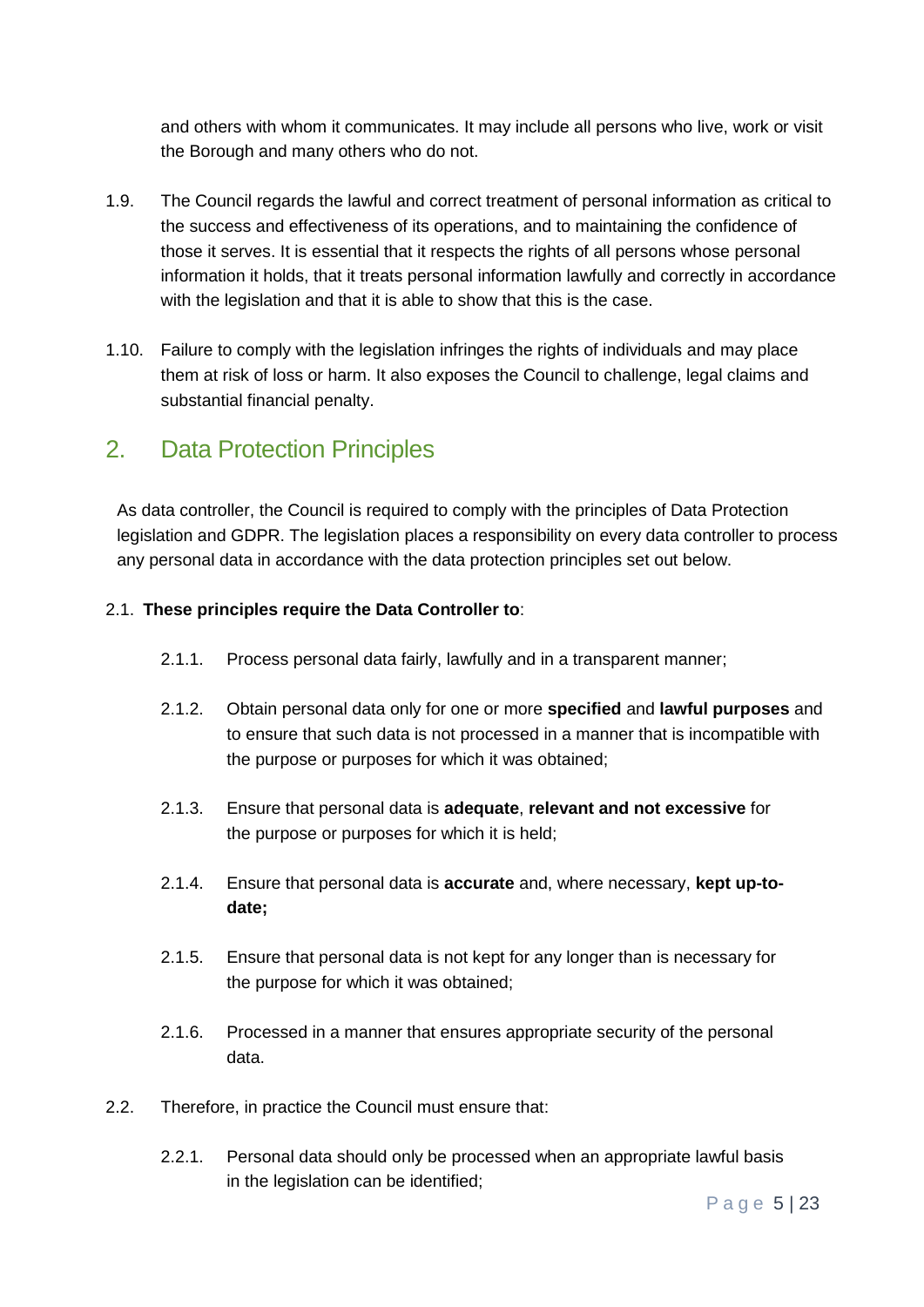- 2.2.2. Personal data should only be accessed by those who need to for work purposes;
- 2.2.3. Personal data should not be divulged or discussed except when performing normal work duties (see Paragraph 8 below for provisions on Data Sharing);
- 2.2.4. Personal data must be kept safe and secure at all times, including at the office, public areas, home or in transit;
- 2.2.5. Personal data should be regularly reviewed and updated; and
- 2.2.6. Queries about data protection, internal and external to the Council must be dealt with effectively and promptly.

### <span id="page-5-0"></span>3. Lawful Basis for Processing

- 3.1. When processing personal data, there must be a valid reason for processing it, known as 'a lawful basis for processing'.
- 3.2. The lawful basis for processing are defined in Article 6 of the GDPR. At least one of these must apply whenever you process personal data:

| Consent:          | the individual has given clear consent for you to process their       |
|-------------------|-----------------------------------------------------------------------|
|                   | personal data for a specific purpose.                                 |
| Contract:         | the processing is necessary for a contract you have with the          |
|                   | individual, or because they have asked you to take specific steps     |
|                   | before entering into a contract.                                      |
| Legal obligation: | the processing is necessary for you to comply with the law (not       |
|                   | including contractual obligations).                                   |
| Vital interests:  | the processing is necessary to protect someone's life.                |
| Public task:      | the processing is necessary for you to perform a task in the public   |
|                   | interest or for your official functions, and the task or function has |
|                   | a clear basis in law.                                                 |
| Legitimate        | the processing is necessary for your legitimate interests or the      |
| interests:        | legitimate interests of a third party unless there is a good reason   |
|                   | to protect the individual's personal data which overrides those       |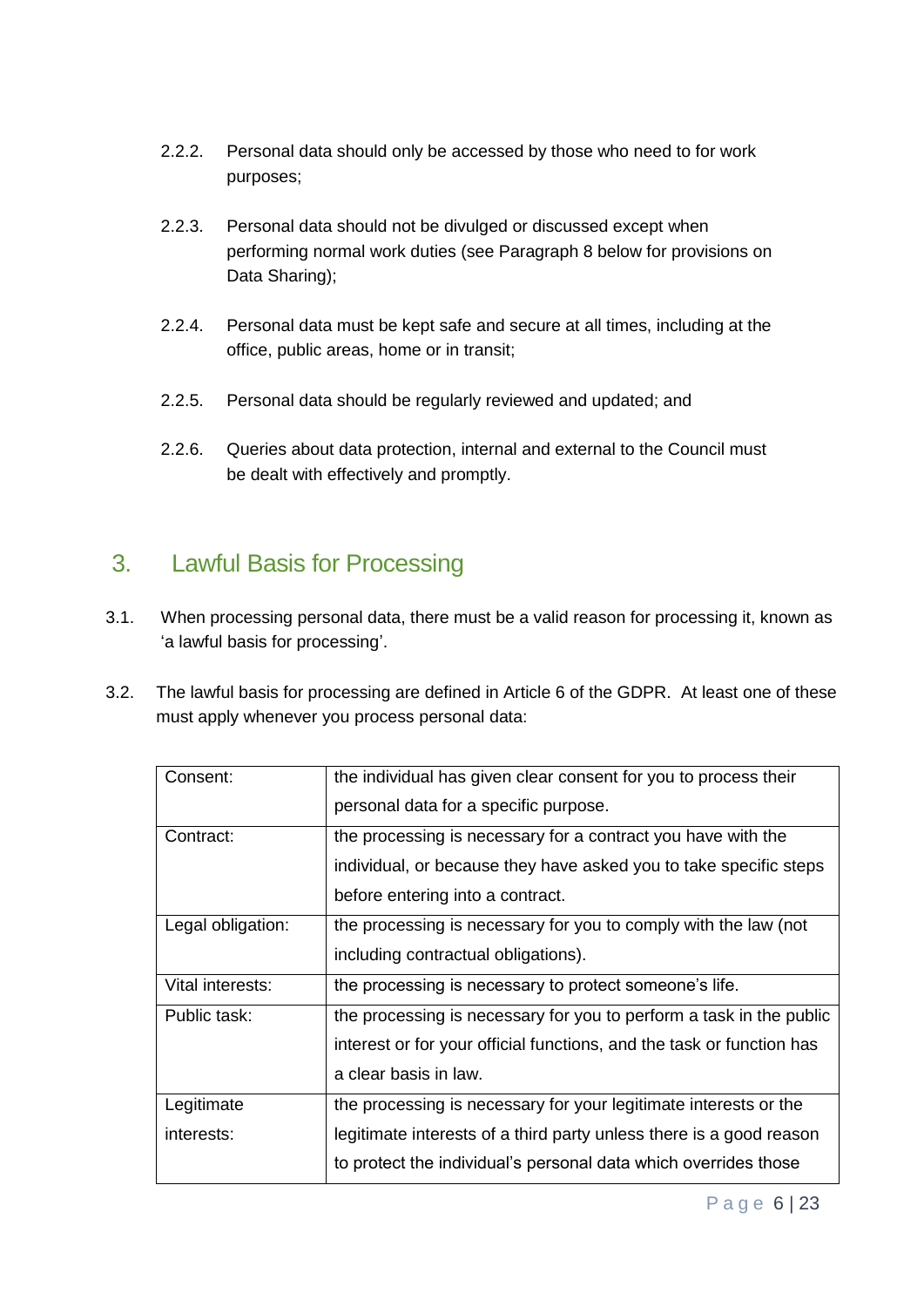| legitimate interests. (This cannot apply as a public authority |
|----------------------------------------------------------------|
| processing data to perform your official tasks.)               |

#### **Sensitive Personal Data**

- 3.3. Sensitive personal data, also known as special category data, is data which relates to a person's racial or ethnic origin, political opinions, religious or philosophical beliefs, trade union membership, sex life data, sexual orientation data, gender reassignment data, criminal convictions or offences or health data. If the information we are processing is 'sensitive personal data', we need to identify both a lawful basis for processing and a special category condition for processing in compliance with Article 9.
- 3.4. To process sensitive personal data, you need one of the conditions above and one of the following grounds:
	- Explicit consent for specified purpose
	- Legal obligations of the Council
	- Vital interests of the individual or another where the individual cannot consent
	- Not for profit in relation to members only
	- Manifestly made public by the data subject
	- Exercise or defence of legal claim
- 3.5. When processing sensitive personal data, you must document both the lawful basis for processing and your special category condition so that you can demonstrate compliance and accountability.

### <span id="page-6-0"></span>4. Rights of an Individual

4.1. Under the legislation an individual has the following rights with regard to those who are processing his/her data:

#### **The right to be informed**

- 4.2. The right to be informed covers some of the key transparency requirements of the GDPR. It is about providing people with clear and concise information about what you do with their personal data.
	- Transparent information and communication
	- Fair processing notices when collected from the individual or from third party

#### **The right of access**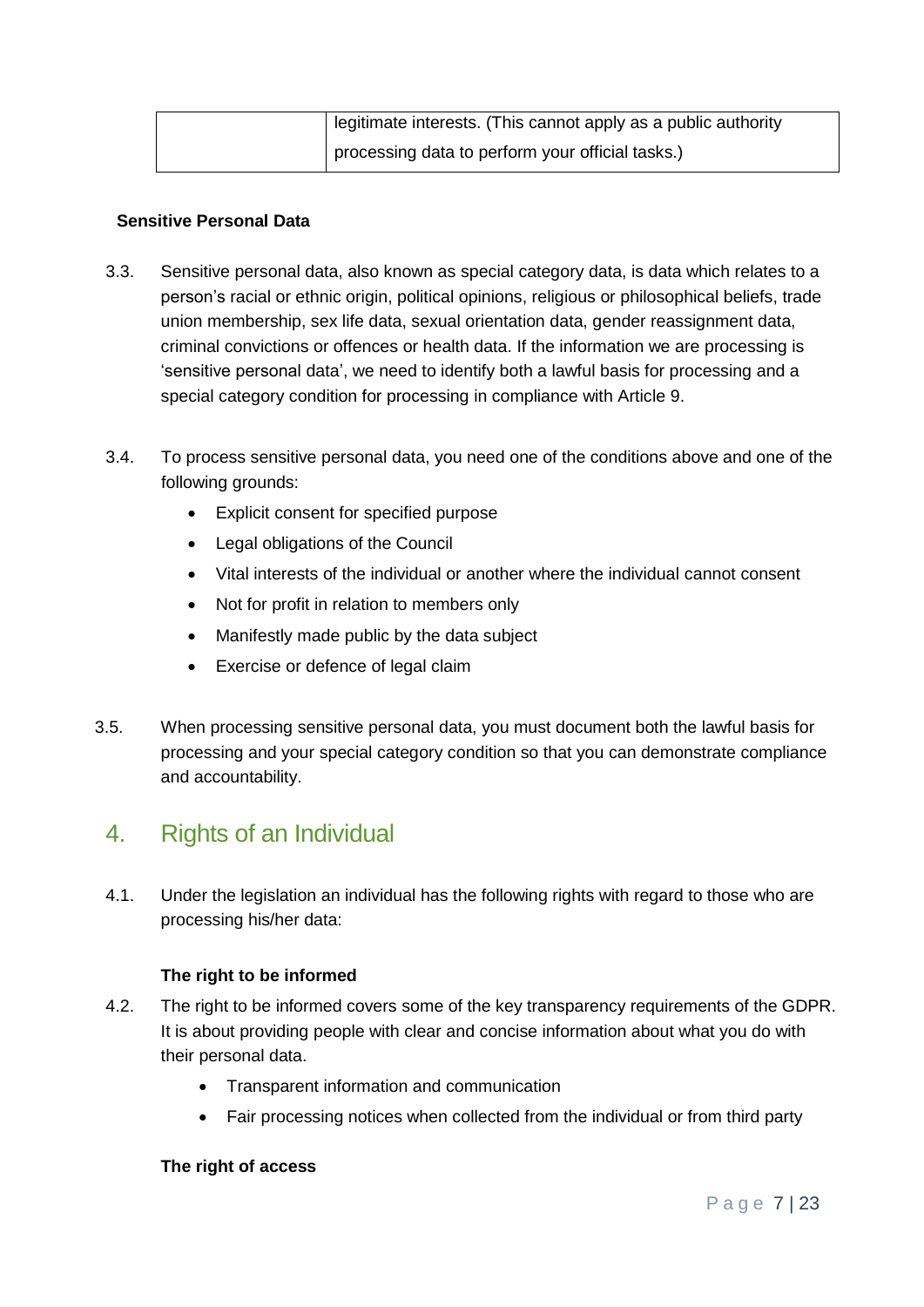4.3. This is the right of the individual to request a copy of their personal data (formally known as a subject access request).

#### **The right to rectification**

4.4. The right to have information amended if it is incorrect or out of date.

#### **The right to erasure (or right to be forgotten)**

- 4.5. Individuals have a right to have their data erased and to prevent processing in specific circumstances:
	- Where data is no longer necessary in relation to the purpose for which it was originally collected
	- When an individual withdraws consent (where the information is processed on the basis of consent)
	- When an individual objects to the processing and there is no overriding legitimate interest for continuing the processing
	- Personal data was unlawfully processed
- 4.6. If processing is necessary in some way, the individual may not have the right to erasure but may be able to restrict processing (see below).

#### **The right to restrict processing**

4.7. An individual has a right to restrict processing. Where processing is restricted, the Council is permitted to store the personal data but not further process it. The Council will only be able to process it for the legal obligation or public task for which we require the information (an individual cannot restrict processing or request erasure where the Council is required to perform a public function, ie collecting council tax).

#### **The right to data portability**

4.8. This relates to a person's right to have a data set from the data controller. However, it only relates to certain data. The data must be automated and held electronically. The information must also have been provided either by consent or as a means of processing a contract. Therefore, information collected by the Council for the purpose of a public tasks will be excluded. There may be other circumstances in which it does apply.

#### **The right to object**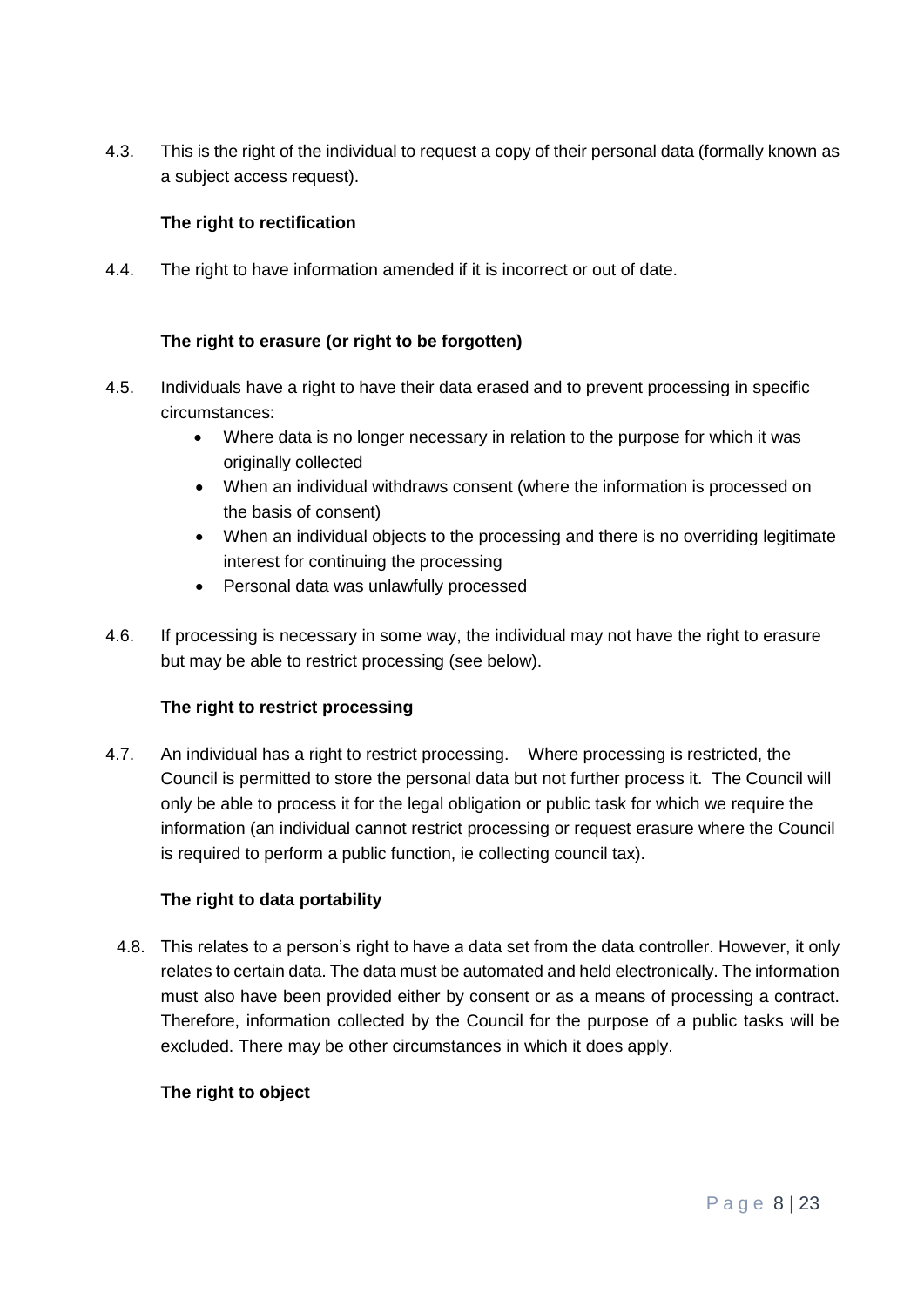4.9. Individuals have the right to object to the processing of their personal data. The right to object only applies in certain circumstances. Whether it applies depends on your purposes for processing and your lawful basis for processing.

#### **When does the right to object apply?**

- 4.10. Individuals have the absolute right to object to the processing of their personal data if it is for direct marketing purposes.
- 4.11. Individuals can also object if the processing is for:
	- a task carried out in the public interest;
	- the exercise of official authority vested in you; or
	- your legitimate interests (or those of a third party).
- 4.12. An individual must give specific reasons why they are objecting to the processing of their data. These reasons should be based upon their particular situation.
- 4.13. In these circumstances this is not an absolute right, and you can continue processing if:
	- you can demonstrate compelling legitimate grounds for the processing, which override the interests, rights and freedoms of the individual; or
	- the processing is for the establishment, exercise or defence of legal claims.

#### **Rights in relation to automated decision making and profiling.**

- 4.14. Automated decision-making is a decision made by automated means without any human involvement. The GDPR restricts decisions based solely automated methods, including those based on profiling, that have a legal or similarly significant effect on individuals. **Profiling relates to** any form of automated processing of personal data consisting of the use of personal data to evaluate certain personal aspects relating to a natural person, in particular to analyse or predict aspects concerning that natural person's performance at work, economic situation, health, personal preferences, interests, reliability, behaviour, location or movements.
- 4.15. In relation to automated decision making and profiling, individual has the right to request a human to review the decision.

#### **Processing requests from data subjects**

4.16. The Data Protection Officer will ensure appropriate processes are in place to ensure the Council enables the exercise of these rights, according to the provisions of the legislation.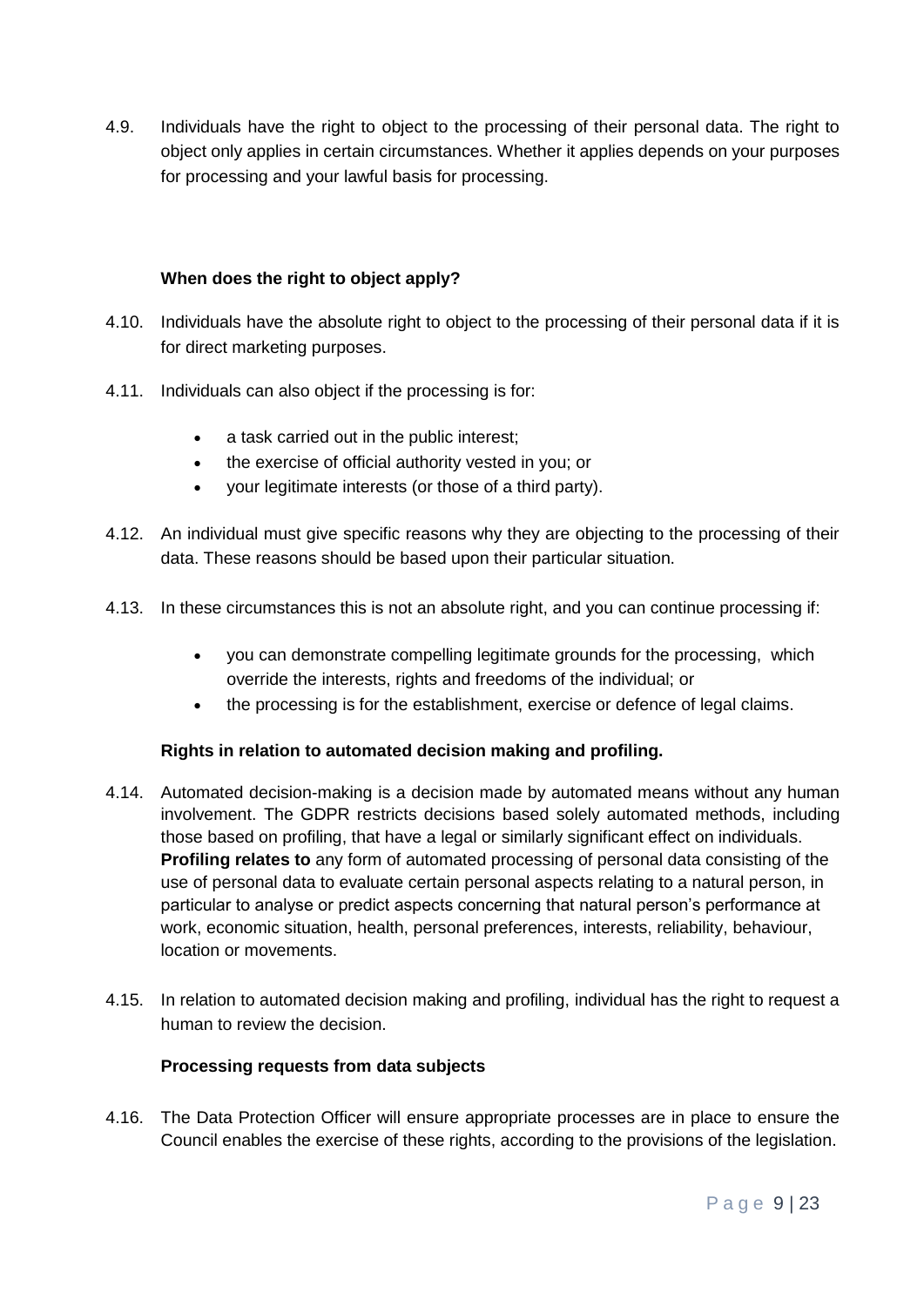- 4.17. Any information rights requests are processed by the Data Protection Officer and her team. Individuals will be expected to submit requests in writing and provide any necessary proof of identification as part of the request.
- 4.18. The Council aims to respond promptly to these information rights requests and, in any event, within the statutory time limit of one calendar month. The deadline may be extended by a further two months if the request is complex or if we have received a large number of requests from the same person. Requests will be managed and tracked by the Legal Secretary.

### <span id="page-9-0"></span>5. Data Security

- 5.1. Epsom and Ewell Borough Council processes personal data and must take appropriate measures against unauthorised or unlawful processing and against accidental loss, destruction of or damage to personal data.
- 5.2. The 7th Principle of the Data Protection Act 1998 (DPA 1998) sets out that all Data Controllers have a responsibility to ensure appropriate and proportionate security of the personal data they hold. To ensure compliance with this provision, all Borough Council staff must adhere to the following policies: Data Protection Policy, Information Assurance Policy, ICT Assurance and Acceptable Use Policy.
	- 5.3. These policies safeguard our information security and ensure staff act in a manner that protects personal data. It is important we ensure we do everything possible to minimise the risk of a data breach occurring.
	- 5.4. All staff must comply with the Council's policies and procedures concerning data security. These include ICT policies including the ICT Security and Acceptable Use Policy and the Information Assurance Policy.
	- 5.5. All staff are responsible for ensuring that personal data which they use or process is kept securely and is not disclosed to any unauthorised person or organisation. Access to personal data should only be given to those who have and can show a need for access to the data for the purpose of their duties.
	- 5.6. Personal data should not be left where it can be accessed by persons not authorised to see it or have access to it by reference to this policy and the principles in the legislation.
	- 5.7. Personal data which is no longer required must be destroyed appropriately, for example, by shredding or, in the case of computer records, secure deletion. When required, computers must have all personal information securely deleted using the appropriate software tools. Personal data must be destroyed in accordance with the Council's retention schedule.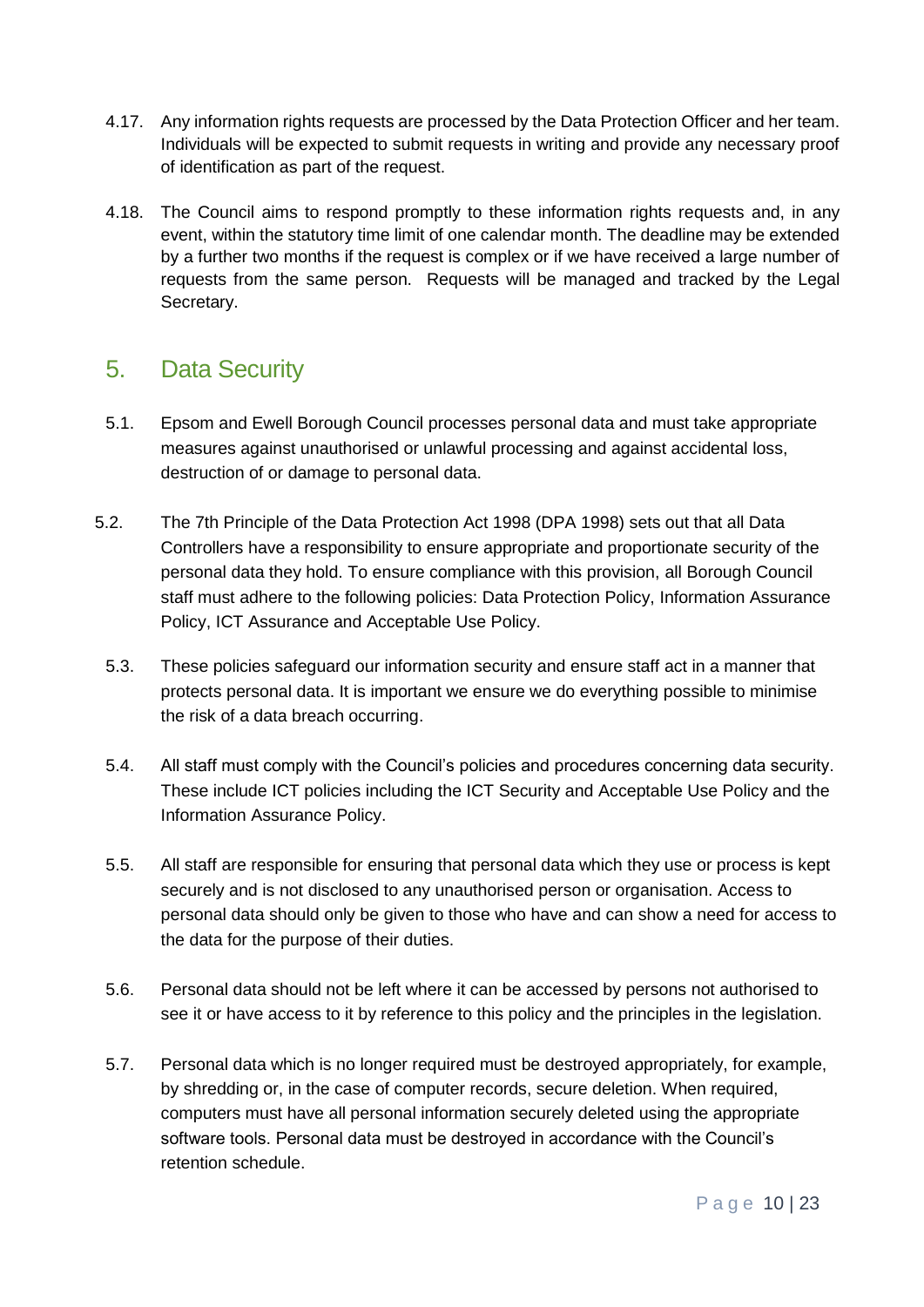- 5.8. Staff and elected Members who work from home must have particular regard to the need to ensure compliance with this policy. The security and proper processing of data outside offices and usual places of work and whilst travelling must be ensured.
- 5.9. The DPO is responsible for determining whether a breach has occurred and must be made aware of all the facts immediately. Please see Appendix 3 for the reporting form.

### 6. Data Breach

#### **What is a data breach?**

- 6.1**.** A personal data breach can be broadly defined as a security incident that has affected the confidentiality, integrity or availability of personal data. In short, there will be a personal data breach whenever any personal data is lost, destroyed, corrupted or disclosed; if someone accesses the data or passes it on without proper authorisation; or if the data is made unavailable, for example, when it has been encrypted by ransomware, or accidentally lost or destroyed.
- 6.2. The table below sets out types of breaches with examples:

| <b>Breach Type</b>    | <b>Definition</b>                   | <b>Example</b>               |
|-----------------------|-------------------------------------|------------------------------|
| Information disclosed | Where personal data is disclosed to | Email forwarded on to        |
| in error              | an unauthorised party due to human  | incorrect email address; fax |
|                       | or technical error                  | sent to wrong number;        |
|                       |                                     | paperwork posted to wrong    |
|                       |                                     | person                       |
| Lost information or   | Where personal data or hardware     | Lost memory stick, camera,   |
| lost hardware         | containing personal data has been   | lost paper file              |
|                       | lost or misplaced                   |                              |
| Information lost in   | Where personal data has been lost   | Royal Mail post lost in      |
| transit               | or gone missing after being sent    | transit; fax not received    |
|                       | from A to B by post or email        |                              |
| Non-secure disposal   | Where personal data is not disposed | Confidential paperwork was   |
| of information or     | of securely                         | not shredded; redundant      |
| hardware              |                                     | laptop has not been          |
|                       |                                     | decommissioned/wiped; CD     |
|                       |                                     | storage not shredded         |
| Stolen information or | Where personal data or hardware     | Theft of IT equipment,       |
| hardware              | containing personal data has been   | paper files stolen due to    |
|                       | stolen                              | insecure filing              |
| <b>Technical or</b>   | Where personal data is not          | Virus detected,              |
| procedural failure    | necessarily disclosed but we are    | website/email encryption     |

Page 11 | 23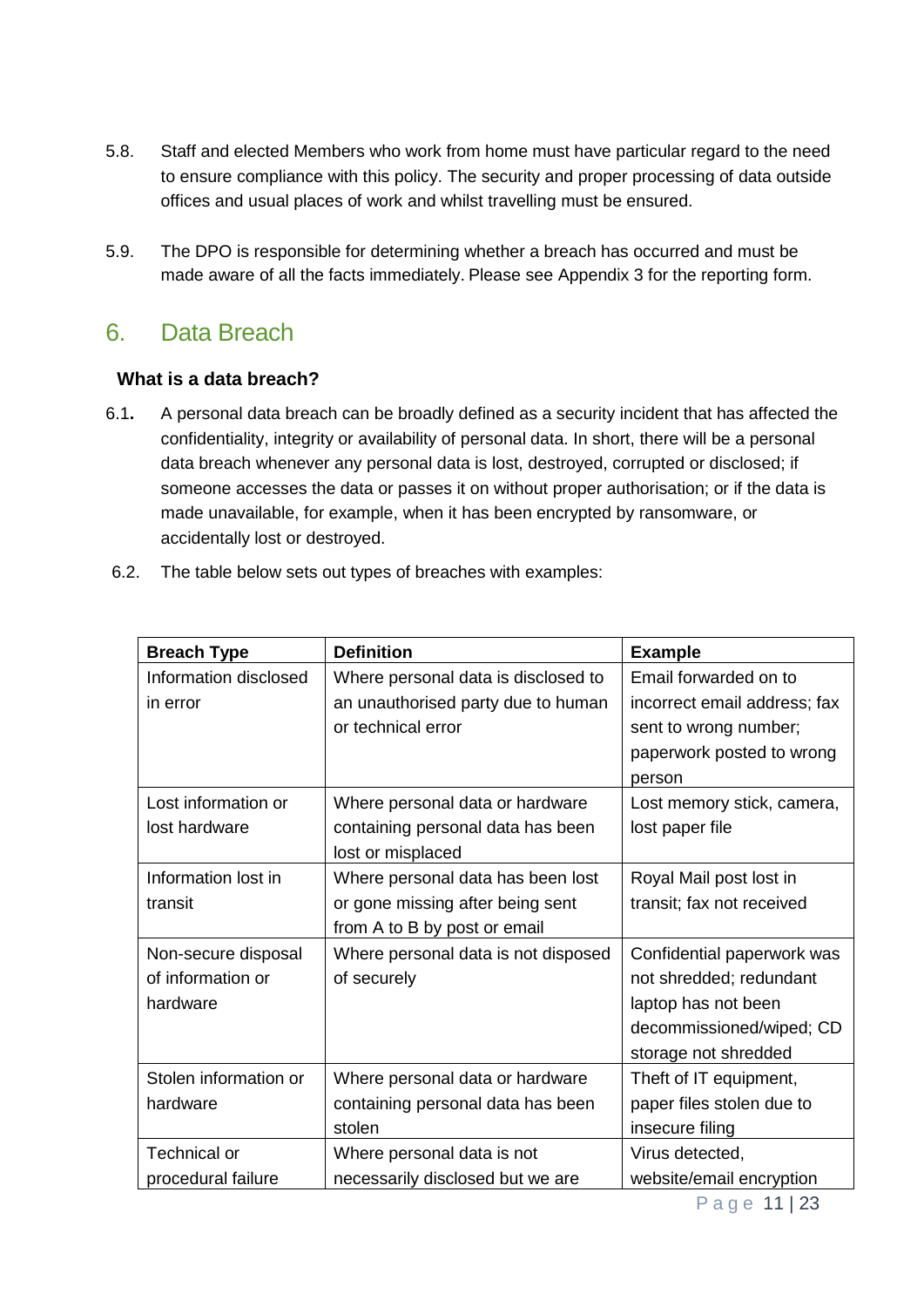|       | advised of a breakdown in security<br>arrangements which placed data at | failure, terminal left logged<br>in and unattended in public |
|-------|-------------------------------------------------------------------------|--------------------------------------------------------------|
|       | risk of disclosure                                                      | area                                                         |
| Other | When you are unsure what definition                                     | If none of the Breach Types                                  |
|       |                                                                         | are suitable                                                 |

6.3. If the breach has occurred externally with one of our contractors or external systems providers, they have an obligation to notify us immediately and we must follow this procedure upon becoming aware of the breach.

#### **Who do we report a breach to?**

6.4. In the event of a potential data breach, the relevant staff member and manager must alert the Data Protection Officer (DPO). The DPO is responsible for determining whether a breach has occurred and must be made aware of all the facts immediately. If the DPO determines a data breach has occurred, the DPO shall ensure that personal data breaches are investigated and, where the breach is likely pose a risk to the rights and freedoms of individuals, reported to the Information Commissioner's Office in line the requirements of the legislation. Appendix 2 sets out the reporting process for a data breach.

#### **How much time do we have to report a breach?**

- 6.5. The DPO must report a notifiable breach to the ICO without undue delay, but not later than 72 hours after becoming aware of it. If it takes longer than this, reasons for the delay are required to be given. The DPO needs to report to the ICO within this time period, whether or not we have collected all the relevant information. Supplemental information can provided after the initial reporting (but again this needs to be done with reasonable haste and proper prioritisation given to the reporting).
- 6.6. If the breach is likely to result in a high risk of adversely affecting individuals' rights and freedoms, the Council must also inform those individuals without undue delay.

#### **What to do when a data breach occurs?**

6.7. If you think a data breach has occurred (or may have occurred), it is important to escalate the incident immediately by completely the following steps. The DPO is responsible for determining whether a breach has occurred and must be made aware of all the facts immediately. This process is in place to ensure you are not the only employee dealing with the matter and the appropriate team members become involved immediately.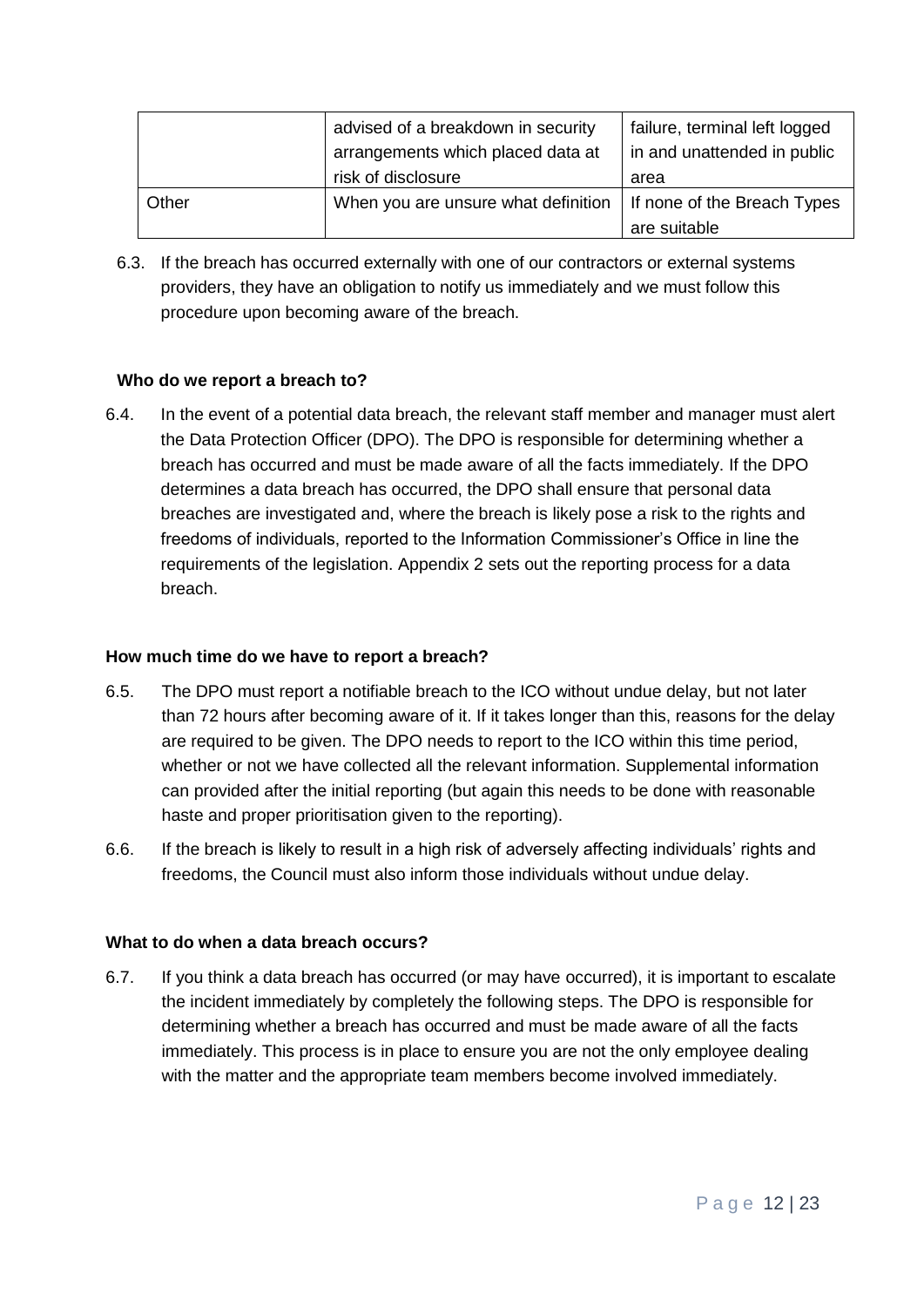#### **Table: Steps to take of a data breach occurs**

| <b>Step</b> | Action                                                                                                                                                                                                                      |
|-------------|-----------------------------------------------------------------------------------------------------------------------------------------------------------------------------------------------------------------------------|
|             | Inform your Manager and the Data Protection Officer (DPO) immediately                                                                                                                                                       |
| 2           | Manager needs to immediately inform ICT                                                                                                                                                                                     |
| 3           | Fill out the Information Security Incident reporting form                                                                                                                                                                   |
| 4           | Send the form to the DPO and your manager as a matter of urgency                                                                                                                                                            |
| 5           | After you have reported the incident to the DPO using the reporting form, you<br>will need to liaise with the DPO regarding next steps.                                                                                     |
| 6           | You will need to contact ICT and any potential third parties involved in the<br>matter. In consideration with your manager and the DPO, you may need to<br>contact the individuals whose personal data has been mishandled. |
| 7           | The DPO will then assess the Information Security Incident reporting form. The<br>DPO will determine whether the ICO needs to be informed of the breach.                                                                    |

#### **What information must a breach notification contain?**

- 6.8. When reporting a breach, the GDPR says you must provide:
	- a description of the nature of the personal data breach including, where possible;
	- the categories and approximate number of individuals concerned; and
	- the categories and approximate number of personal data records concerned;
	- the name and contact details of the data protection officer (if your organisation has one) or other contact point where more information can be obtained;
	- a description of the likely consequences of the personal data breach; and
	- a description of the measures taken, or proposed to be taken, to deal with the personal data breach, including, where appropriate, the measures taken to mitigate any possible adverse effects.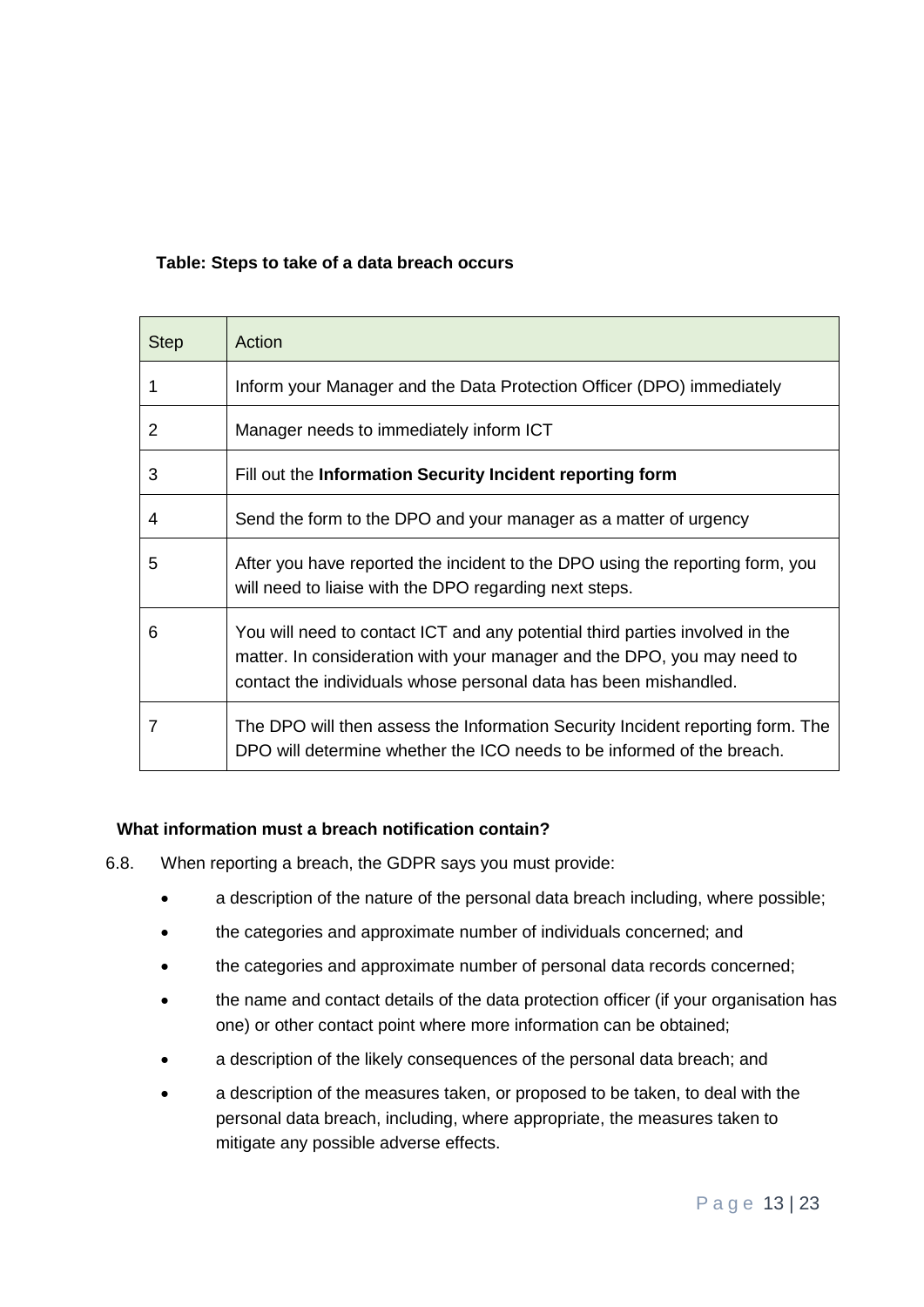6.9. The Information Security Incident reporting form sets out the information needed to report a breach.

#### **Confidentiality Issues**

6.10. If you feel you cannot tell your manager or other staff members via this reporting procedure, you must report the incident via Internal Audit, Confidential Reporting Procedure (Whistle Blowing Procedure)

#### **What breaches do we need to notify the ICO about?**

- 6.11. When a personal data breach has occurred, you need to establish the likelihood and severity of the resulting risk to people's rights and freedoms. If it's likely that there will be a risk then you must notify the ICO; if it's unlikely then you don't have to report it. However, if you decide you don't need to report the breach, you need to be able to justify this decision, so you must document it.
- 6.12. In assessing risk to rights and freedoms, it's important to focus on the potential negative consequences for individuals.
- 6.13. A breach can have a range of adverse effects on individuals, which include emotional distress, and physical and material damage. Some personal data breaches will not lead to risks beyond possible inconvenience to those who need the data to do their job. Other breaches can significantly affect individuals whose personal data has been compromised. You need to assess this case by case, looking at all relevant factors.

#### **When do we need to tell individuals about a breach?**

- 6.14. If a breach is likely to result in a high risk to the rights and freedoms of individuals, the GDPR says you must inform those concerned directly and without undue delay. In other words, this must take place as soon as possible.
- 6.15. The DPO will need to make an assessment, based on the facts of the breach, to determine the level of risk to the rights and freedoms of the individuals involved. In making that determination, the DPO will assess both the severity of the potential or actual impact on individuals as a result of a breach and the likelihood of this occurring.

#### **What information must we provide to individuals when telling them about a breach?**

6.16. You need to describe, in clear and plain language, the nature of the personal data breach and, at least: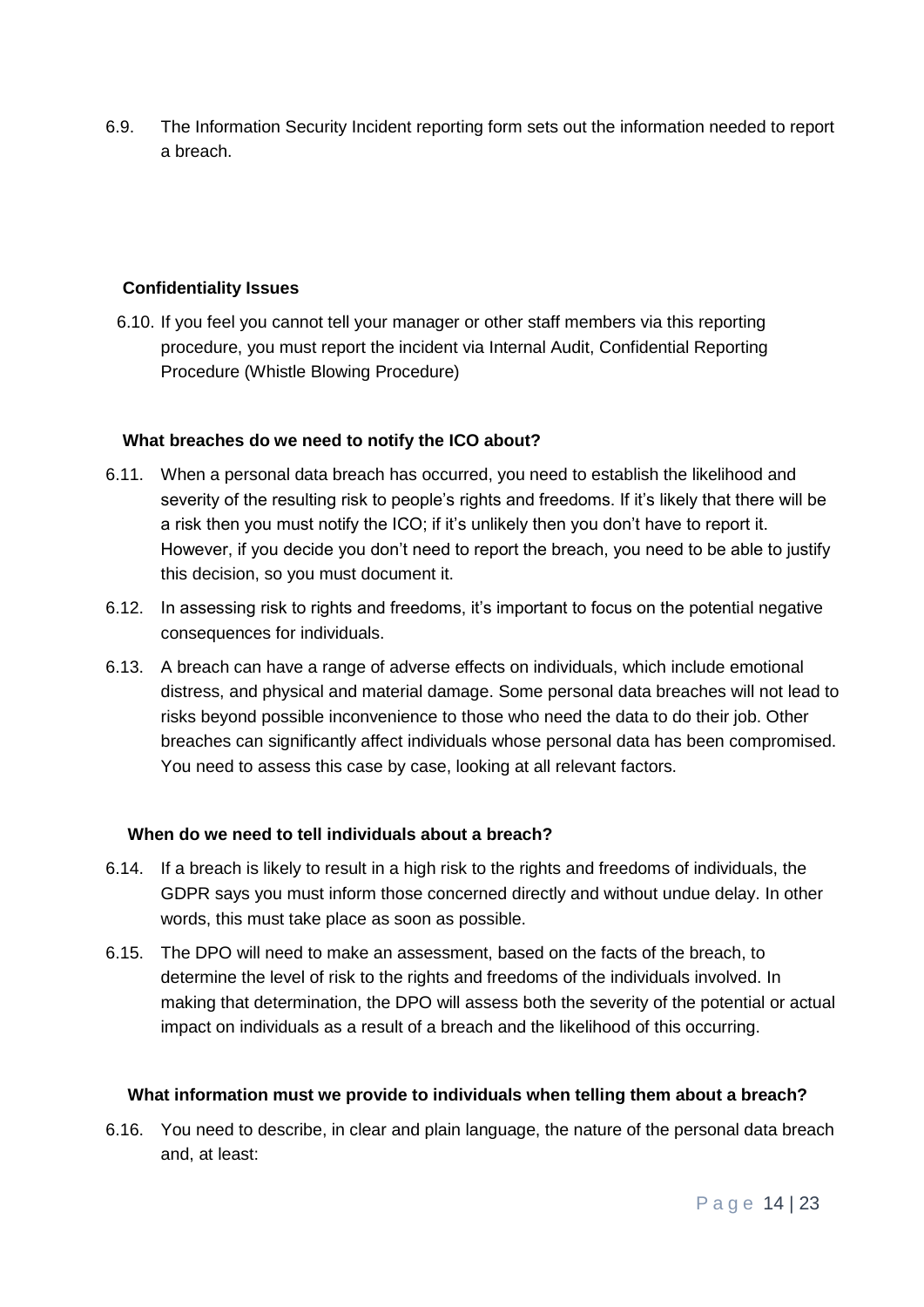- the name and contact details of your data protection officer (if your organisation has one) or other contact point where more information can be obtained;
- a description of the likely consequences of the personal data breach; and
- a description of the measures taken, or proposed to be taken, to deal with the personal data breach and including, where appropriate, of the measures taken to mitigate any possible adverse effects.

### <span id="page-14-0"></span>7. Information Sharing

- 7.1. Personal data may need to be shared with third parties in order to deliver services or perform our duties. The Council will only share personal data when a lawful basis from the legislation can justify that sharing, where it is necessary to achieve a clear purpose and, with that purpose in mind, it is fair and proportionate to do so.
- 7.2. Disclosure within the Council either to staff or elected Members will be on a need to know basis or to enable the most effective discharge of their responsibilities. Such disclosure may only be carried out when a lawful basis from the legislation can justify that disclosure. It will be carried out in accordance with the principles laid down in the legislation.
- 7.3. Data Sharing Agreements should be concluded when setting up on-going or routine information sharing arrangements with third parties. All Data Sharing Agreements must be signed off by the Data Protection Officer, who will keep a register of all Data Sharing Agreements.
- 7.4. The Council must ensure that personal data is not transferred to a country outside the European Economic Area unless the country to which it is sent ensures an adequate level of protection for the rights (in relation to the information) of the individuals to whom the personal data relates.

### <span id="page-14-1"></span>8. Accountability and Governance

#### **Contracts**

8.1 Third parties such as partners, public and private organisations or contractors with whom the Council shares personal data or who hold data on the Council's behalf will be expected to enter into and adhere to formal agreements or contractual obligations with the Council incorporating the principles of this policy and the requirements of the legislation. Such agreements or contracts must define the purposes for which personal data is supplied to or held by the other party and require contractors to have in place appropriate organisational and technical measures to protect the data and processes to enable the exercise of the rights of individuals.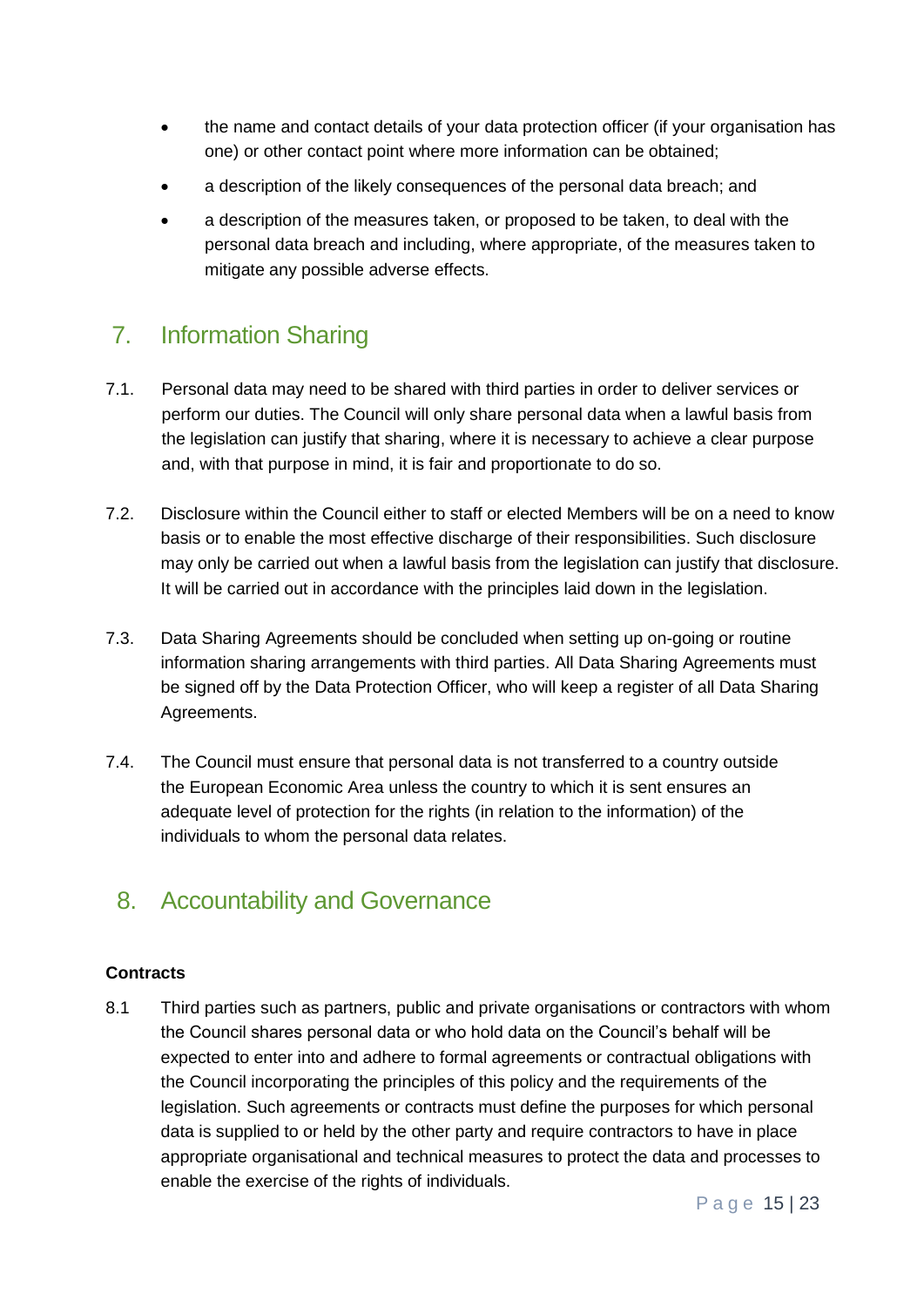#### **Documentation**

- 8.2. The legislation sets out documentation obligations for every organisation. The Council is required to keep records demonstrating compliance with the legislation. The Council must keep records on the following:
	- The lawful basis for processing (as set out in paragraph 4 above)
	- Data sharing arrangements
	- Retention Schedule
	- Description of technical and organisation security measures
- 8.3. The Council is maintaining these records within its Asset Registers. Every Service Area has an Asset Register detailing the required information as set out above. Each Head of Service will review their Asset Registers on an annual basis and send a copy to the Information Governance Officer.

#### **Data Protection Impact Assessments**

- 8.4. As required by the legislation, Data Protection Impact Assessments ('DPIAs') will be completed in instances when the processing of personal data is likely to result in a high risk to the rights and freedoms of individuals.
- 8.5. Such instances may include, but are not limited to:
	- Introduction of new technologies;
	- Systematic and extensive processing activities;
	- Use profiling or automated decision-making to help make decisions on someone's access to a service, opportunity or benefit;
	- Large scale processing of sensitive or special categories of data or personal data relating to criminal convictions or offences;
	- Large scale, systematic monitoring of public areas, such as CCTV; and
	- Before entering a data sharing agreement.

### 9. Training

9.1. Data protection training is important so that all staff and elected Members understand their responsibilities. Legal advice and guidance on data protection matters are available to all staff and elected Members.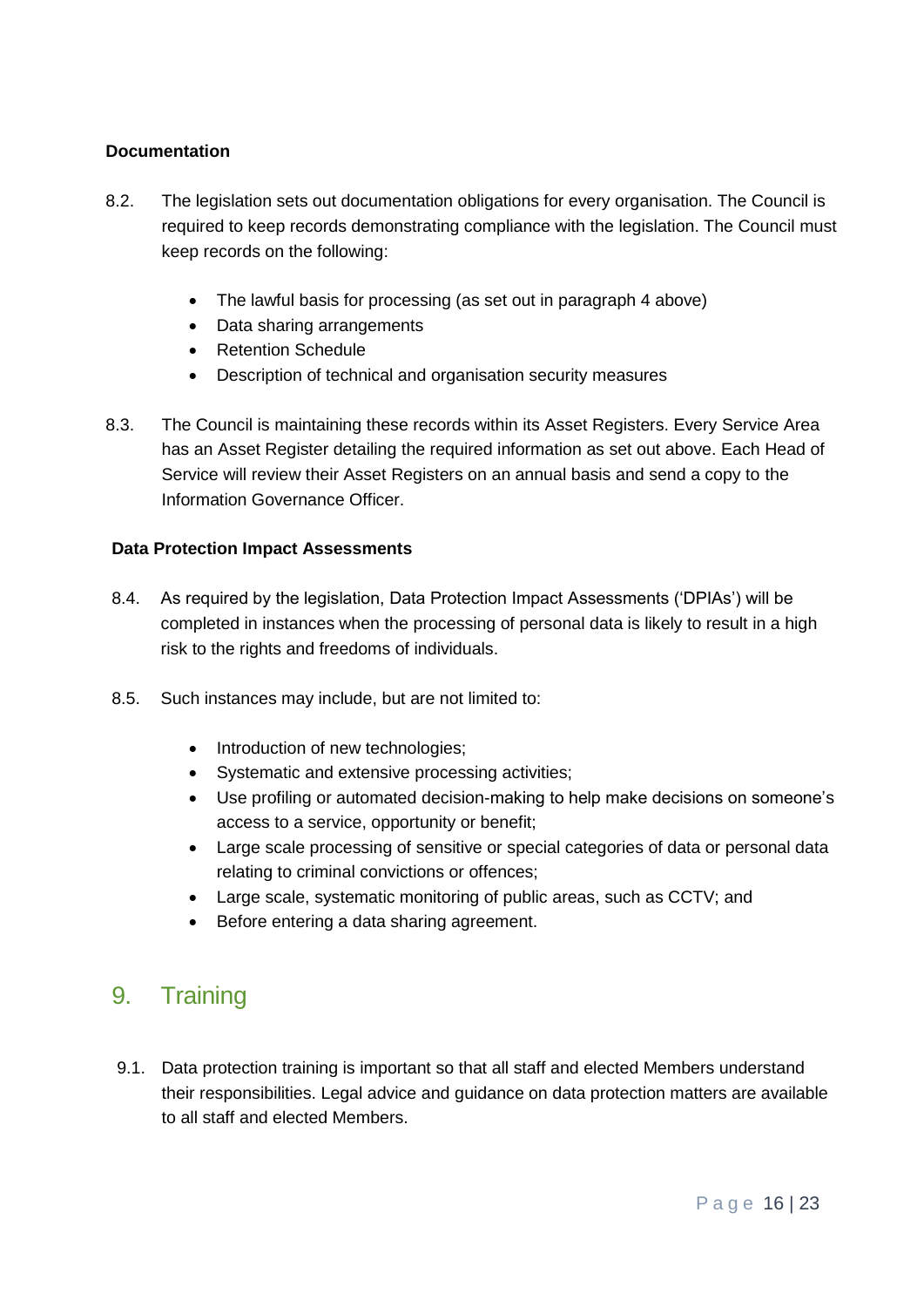9.2. Mandatory e-Learning training has been rolled out to all staff and made available to elected Members. Core guidance, practice, procedures and policies shall be held on the Council's intranet. The Data Protection Officer shall ensure that training resources are up to date and promote and ensure the take up of training and advice by staff.

### <span id="page-16-0"></span>Appendix 1: **Definitions**

**Key definitions from the GDPR are set out below.** 

| <b>Term</b>                    | <b>Meaning</b>                                                                                                                                                                                                                                           |  |
|--------------------------------|----------------------------------------------------------------------------------------------------------------------------------------------------------------------------------------------------------------------------------------------------------|--|
| Data Controller                | means the entity with overall responsibility for data collection<br>and management. The data controller is responsible for<br>determining the purpose and manner in which personal data is<br>processed. Data controllers are required to be registered. |  |
|                                | Epsom and Ewell Borough Council (and its employees) is<br>a Data Controller for the purpose of the Act and is<br>registered as such                                                                                                                      |  |
|                                | The EEBC Councillors are all separately registered in<br>their own right as Data Controllers.                                                                                                                                                            |  |
|                                | The Electoral Registration Officer and Returning Officer<br>are also Data Controllers and are also separately<br>registered as such.                                                                                                                     |  |
| Data Processor                 | means an individual (other than an employee of the Council) or<br>organisation handling or processing data on behalf of the<br>Council.                                                                                                                  |  |
| <b>Data Protection Officer</b> | means the Chief Legal Officer.                                                                                                                                                                                                                           |  |
|                                | A DPO is responsible for monitoring internal compliance,<br>advising on data protection obligations and compliance,                                                                                                                                      |  |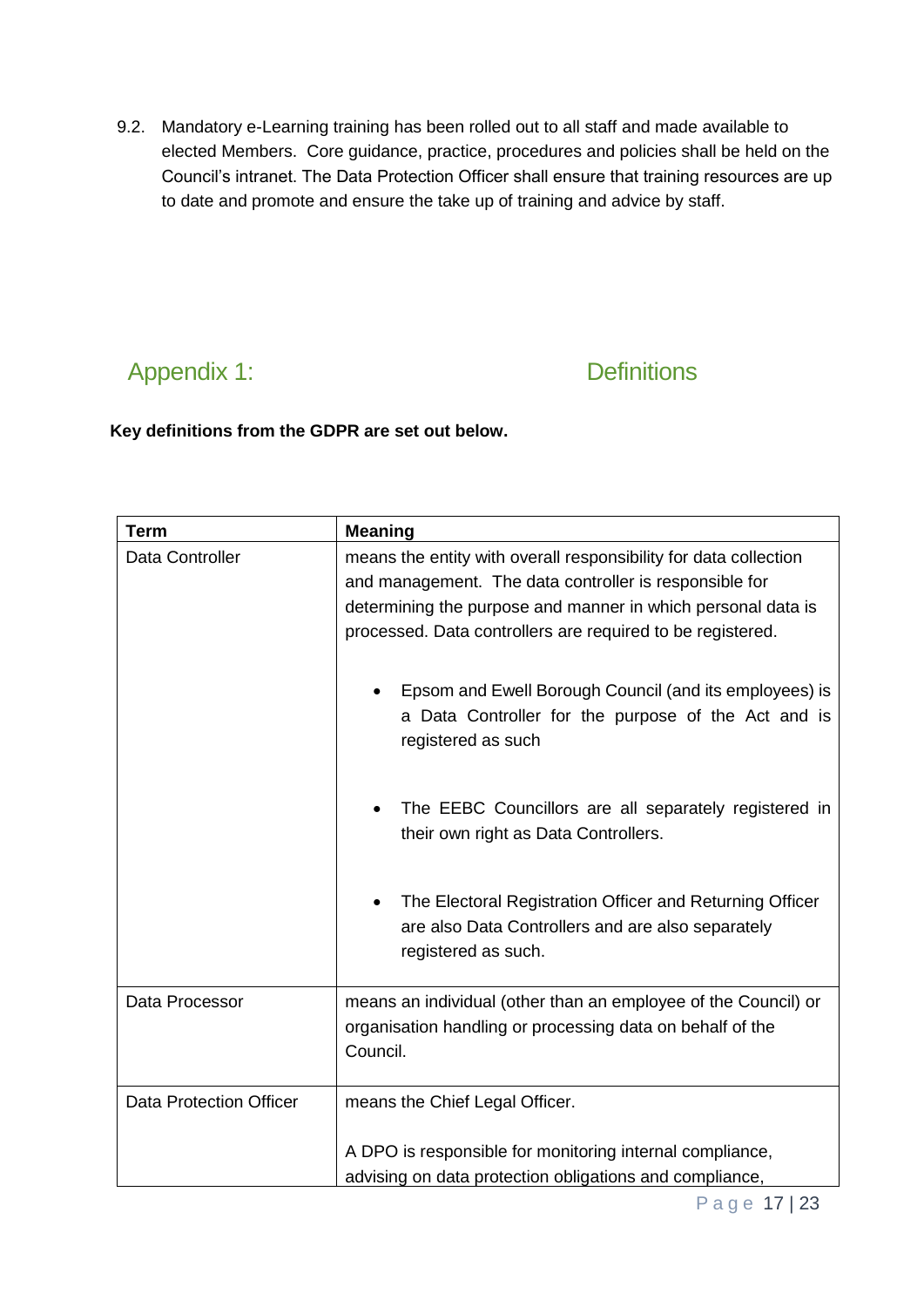|                                                                                     | reviewing Data Protection Impact Assessments (DPIAs) and act<br>as a contact point for data subjects and the supervisory                                                                                                                                                                                                                                                                               |  |
|-------------------------------------------------------------------------------------|--------------------------------------------------------------------------------------------------------------------------------------------------------------------------------------------------------------------------------------------------------------------------------------------------------------------------------------------------------------------------------------------------------|--|
|                                                                                     | authority (Information Commissioner's Office).                                                                                                                                                                                                                                                                                                                                                         |  |
| Data Subject                                                                        | means an individual about whom data is held.                                                                                                                                                                                                                                                                                                                                                           |  |
| Personal data                                                                       | means any information which enables a person to be identified<br>either through their name or another identifier such as an<br>identification number.                                                                                                                                                                                                                                                  |  |
| Processing of information                                                           | means how information is held and managed. Processing can<br>be any operation performed on personal data, whether or not by<br>electronic or automated means, such as collection, use,<br>storage, disclosure or destruction.                                                                                                                                                                          |  |
| Profiling                                                                           | relates to any form of automated processing of personal data<br>consisting of the use of personal data to evaluate certain<br>personal aspects relating to a natural person, in particular to<br>analyse or predict aspects concerning that natural person's<br>performance at work, economic situation, health, personal<br>preferences, interests, reliability, behaviour, location or<br>movements. |  |
| Sensitive personal data/<br>also known as special<br>categories of personal<br>data | means special category data is more sensitive, and so needs<br>more protection. Therefore to process these, there are extra<br>conditions for processing.                                                                                                                                                                                                                                              |  |
|                                                                                     | Special categories personal data include information relating to:                                                                                                                                                                                                                                                                                                                                      |  |
|                                                                                     | racial or ethnic origin of the data subject                                                                                                                                                                                                                                                                                                                                                            |  |
|                                                                                     | his or her political opinion                                                                                                                                                                                                                                                                                                                                                                           |  |
|                                                                                     | his or her religious beliefs or other beliefs of a similar nature<br>$\bullet$                                                                                                                                                                                                                                                                                                                         |  |
|                                                                                     | whether he or she is a member of a trade union                                                                                                                                                                                                                                                                                                                                                         |  |
|                                                                                     | his or her physical or mental health or condition                                                                                                                                                                                                                                                                                                                                                      |  |
|                                                                                     | genetics                                                                                                                                                                                                                                                                                                                                                                                               |  |
|                                                                                     | biometrics (where used for ID purposes)                                                                                                                                                                                                                                                                                                                                                                |  |
|                                                                                     | his or her sexual life                                                                                                                                                                                                                                                                                                                                                                                 |  |
|                                                                                     | sexual orientation                                                                                                                                                                                                                                                                                                                                                                                     |  |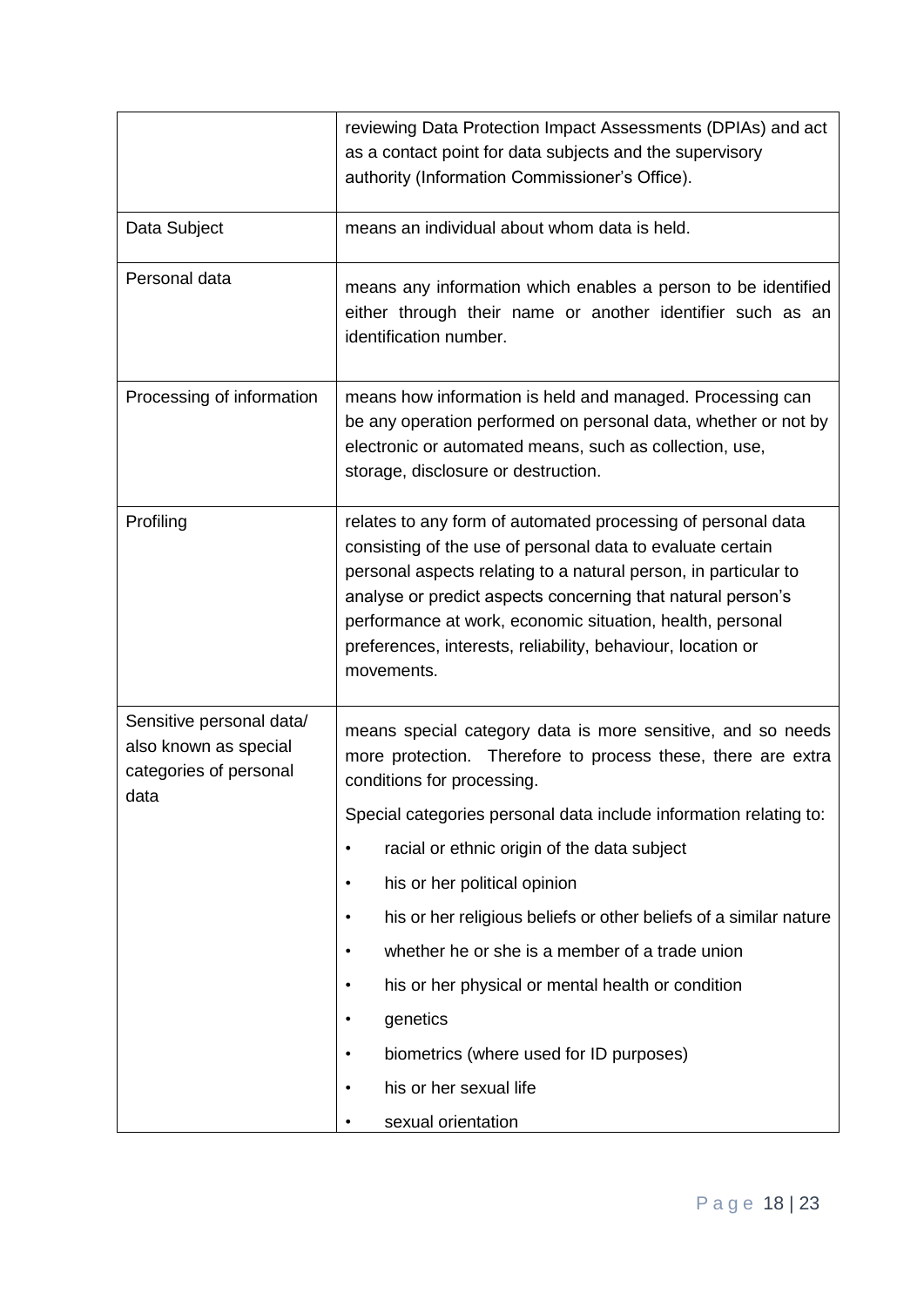<span id="page-18-0"></span>P a g e 19 | 23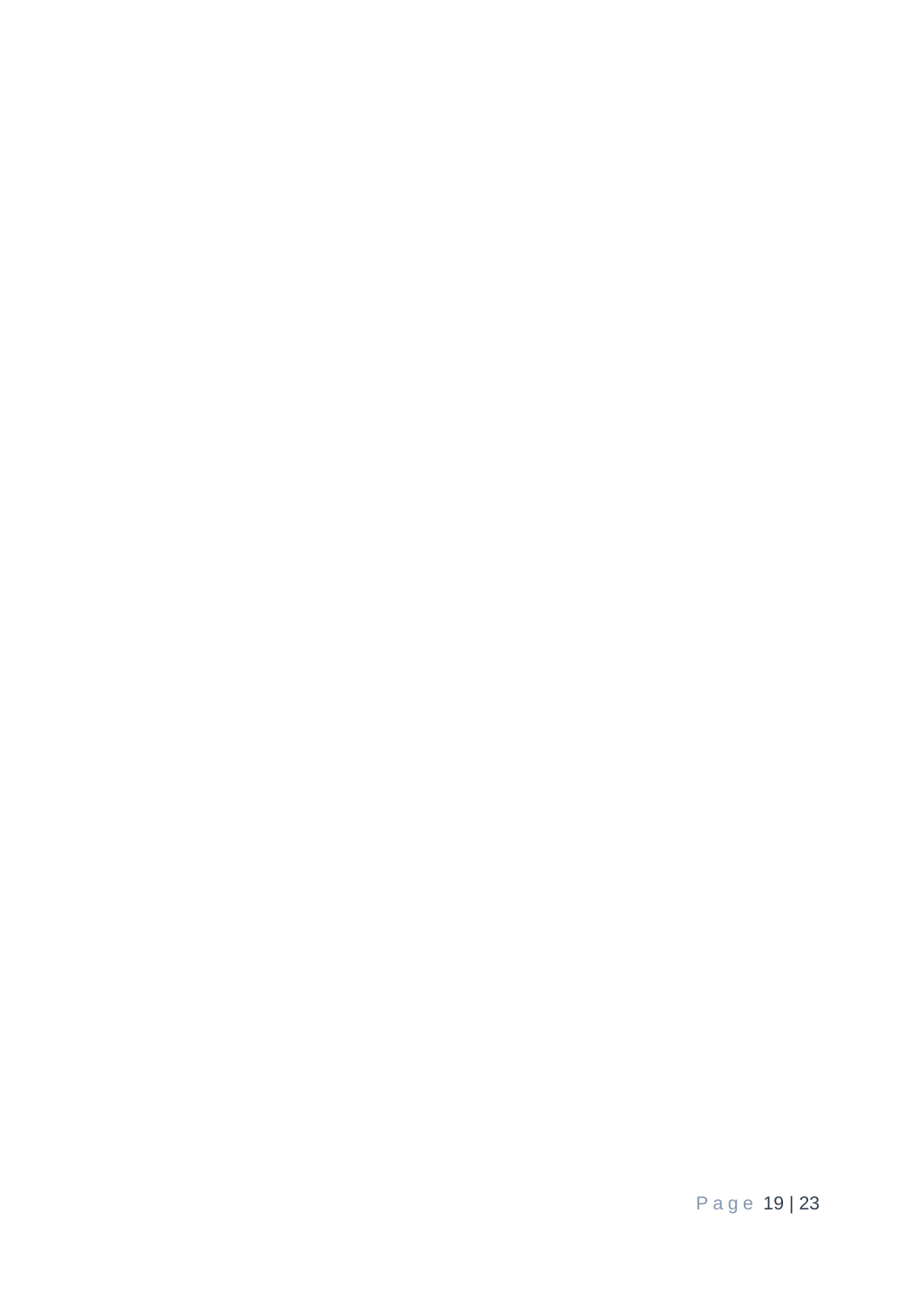## Appendix 2: Data Protection Breach Notice Procedure

#### **What must you do first?**

- 1. Inform your Manager and the Data Protection Officer (DPO) immediatley
- 2. Manager needs to immediately inform ICT
- 3. Fill out the Data Protection Breach Notice Form
- 4. Send the form to the DPO and your manager as a matter of urgency
- 5. After you have reported the incident to the DPO using the reporting form, you will need to liaise with the DPO regarding next steps.
- 6. You will need to contact ICT and any potential third parties involved in the matter. In consideration with your manager and the DPO, you may need to contact the individuals whose personal data has been mishandled.
- 7. The DPO will then assess the Data Protections Breach Notice Form. The DPO will determine whether the ICO needs to be informed of the breach.

#### **What information must a breach notification contain?**

When reporting a breach, the GDPR says you must provide:

- 1. a description of the nature of the personal data breach including, where possible;
- 2. the categories and approximate number of individuals concerned; and
- 3. the categories and approximate number of personal data records concerned;
- 4. the name and contact details of the data protection officer (if your organisation has one) or other contact point where more information can be obtained;
- 5. a description of the likely consequences of the personal data breach; and
- 6. a description of the measures taken, or proposed to be taken, to deal with the personal data breach, including, where appropriate, the measures taken to mitigate any possible adverse effects.

<span id="page-19-0"></span>Most of this information is all included in the Data Protection Reporting Form.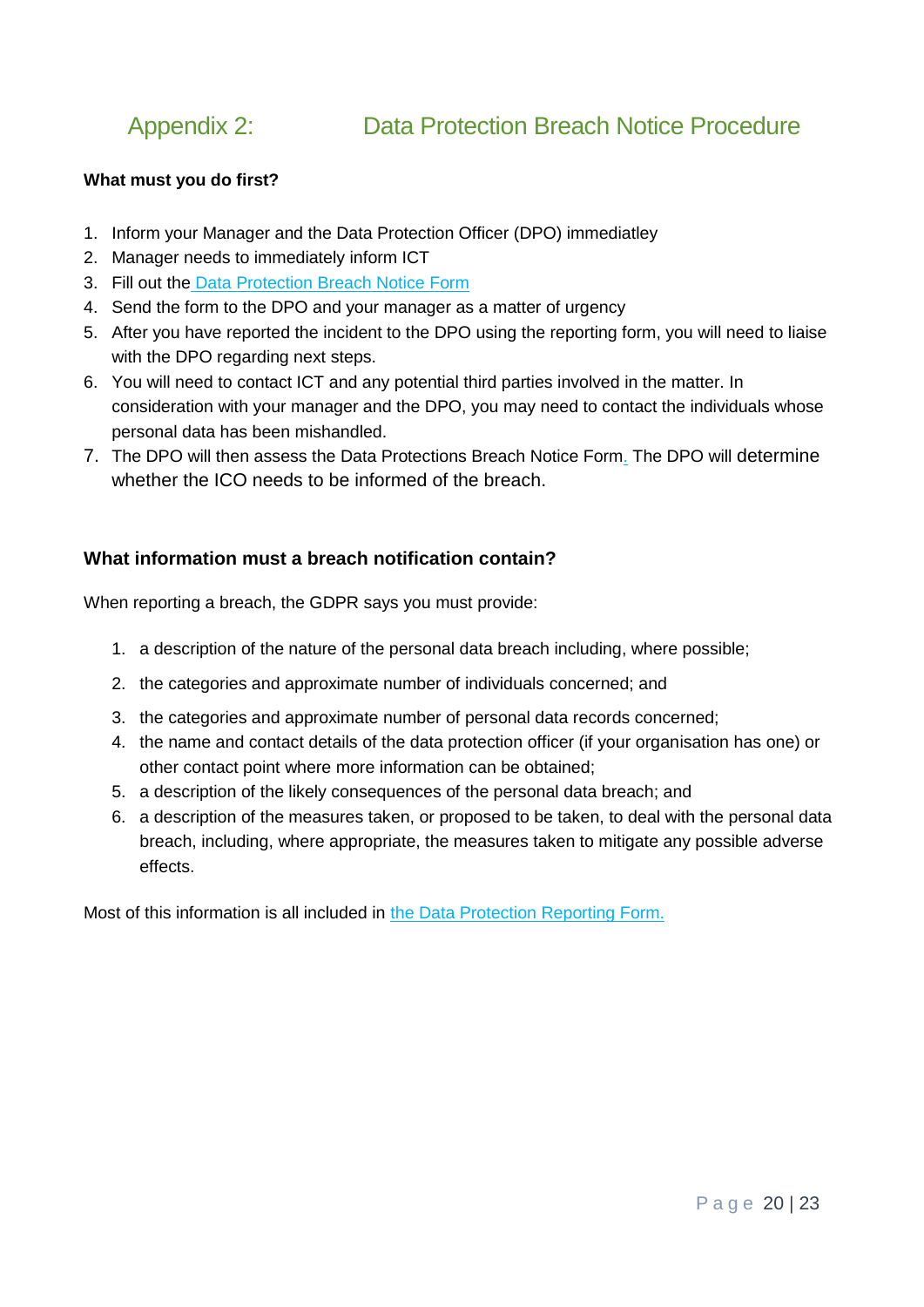### Appendix 3: Breach Record/Assessment Form

### Data Breach Record/Assessment Form

Please see Data Protection Act (DPA) Breach Notification Procedure for further information how to fill out this form.

| <b>Reporting Department</b>                                             |  |
|-------------------------------------------------------------------------|--|
| <b>Officer reporting Breach</b>                                         |  |
| Nature of potential data security                                       |  |
| breach                                                                  |  |
| (please include category of                                             |  |
| personal data involved <sup>1</sup> , how<br>many individuals have been |  |
| involved and the type of                                                |  |
| individuals involved <sup>2</sup> )                                     |  |
| What happened?                                                          |  |
| Please describe the possible                                            |  |
| impact on the data subjects as a<br>result of the breach. Please state  |  |
| if there has been any actual harm                                       |  |
| to the data subjects and also                                           |  |
| assess the likelihood of whether                                        |  |
| they will experience significant                                        |  |
| consequences.                                                           |  |
| What has been done to contain                                           |  |
| the breach and/or recover the                                           |  |
| data?                                                                   |  |
| What are the risks?                                                     |  |

<u>.</u>

 $1$  Data revealing sensitive personal data = racial or ethnic origin, Political opinions, Religious or philosophical beliefs, Trade union membership, Sex life data, Sexual orientation data, Gender reassignment data, Criminal convictions or offences, Health data. Basic personal identifiers = eg name, address, contact details, Identification data eg usernames, passwords, Economic and financial data eg credit card numbers, bank details, Official documents eg driving licences, Location data, Genetic or biometric data, Not yet known, Other (please give details).

<sup>&</sup>lt;sup>2</sup> Employees, Users, Subscribers, Students, Customers or prospective customers, Patients, Children, Vulnerable adults, Deceased individual, Not yet known, Other (please give details)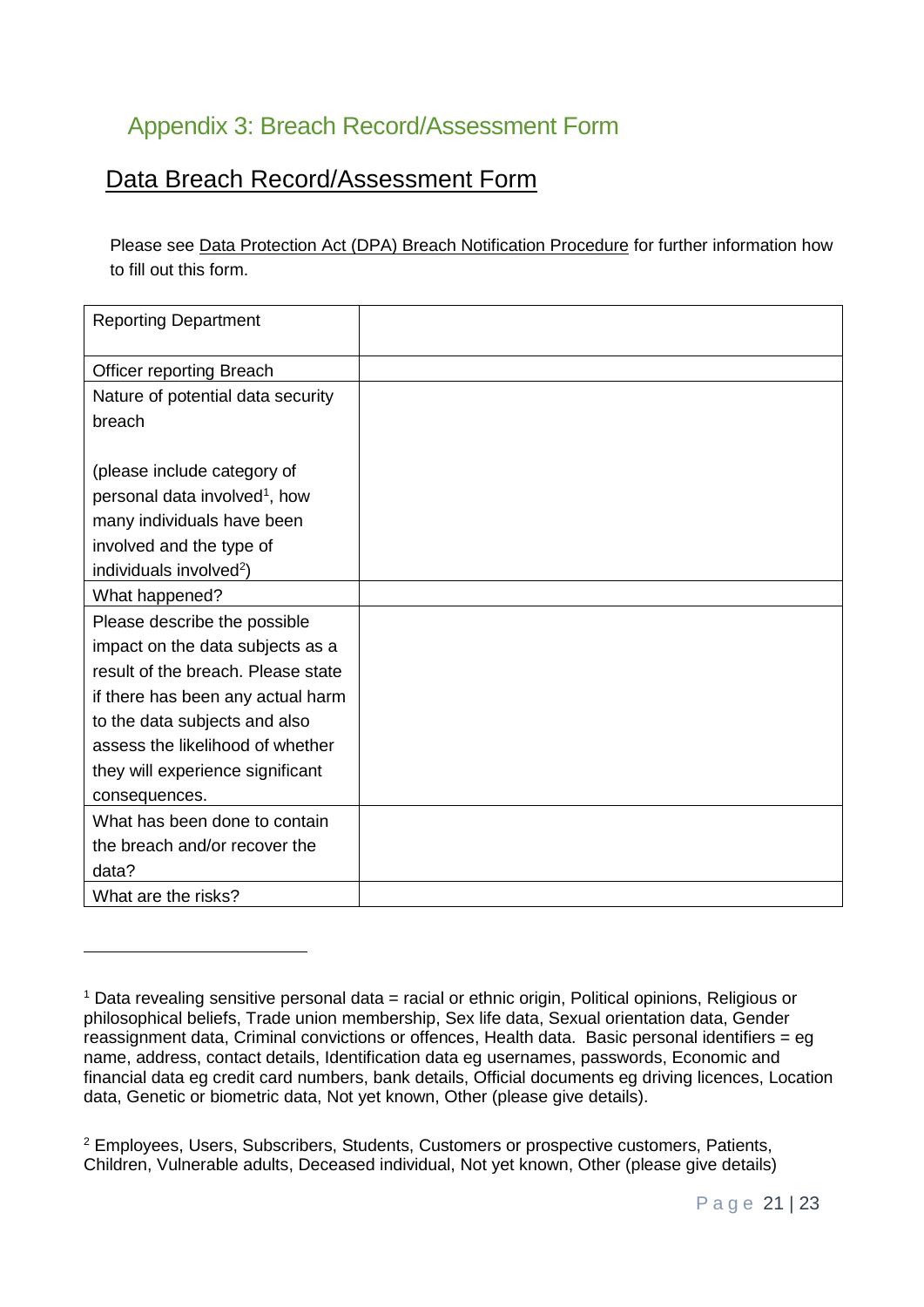| Does the Information<br>Commissioner need to be<br>notified?<br>Do any individuals need to be<br>notified?<br>Have you notified or are you<br>planning to notify any other<br>external organisations about the<br>breach? $3$                   |  |
|-------------------------------------------------------------------------------------------------------------------------------------------------------------------------------------------------------------------------------------------------|--|
| Do we need to review or make<br>changes to our policies or how we<br>operate as a result of this<br>breach?                                                                                                                                     |  |
| Describe the actions you have<br>taken, or propose to take, as a<br>result of the breach                                                                                                                                                        |  |
| Include, where appropriate,<br>actions you have taken to fix the<br>problem, and to mitigate any<br>adverse effects, eg confirmed<br>data sent in error has been<br>destroyed, updated passwords,<br>planning information security<br>training. |  |
| If there has been a delay in<br>reporting the breach, please<br>explain why                                                                                                                                                                     |  |
| DPO Use                                                                                                                                                                                                                                         |  |
| Entered into Central Log (Y/N)                                                                                                                                                                                                                  |  |
| Date Completed                                                                                                                                                                                                                                  |  |
| Completed by                                                                                                                                                                                                                                    |  |
| Signed off by<br>Follow up                                                                                                                                                                                                                      |  |
|                                                                                                                                                                                                                                                 |  |

<sup>&</sup>lt;u>.</u>  $3$  You may need to consider notifying third parties such as the police, insurers, other regulators or supervisory authorities, or bank or credit card companies who can help reduce the risk of financial loss to individuals.